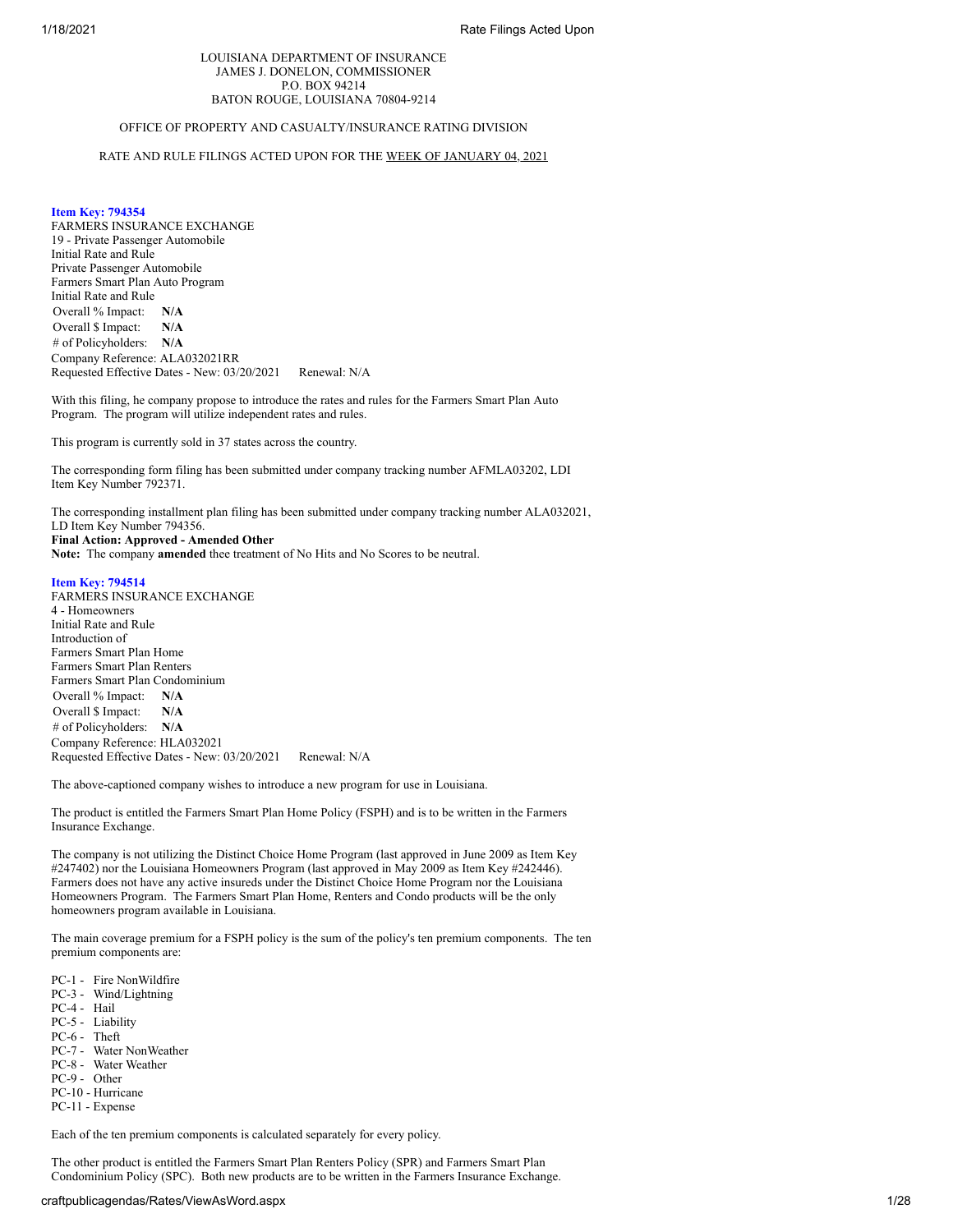The main coverage premium for a SPR or SPC policy is the sum of the policy's two premium components. The two premium components are:

PC-1 - Personal Property PC-2 - Personal Liability

Two premium components are calculated separately for every policy.

There is no rate impact associated with this filing.

Companion forms (Item Key #792434) were approved on December 30, 2020.

Companion forms (Item Key #792439) were approved on December 30, 2020. **Final Action: Approved**

### **Item Key: 795373**

HANOVER AMERICAN INSURANCE COMPANY, THE MASSACHUSETTS BAY INSURANCE COMPANY HANOVER INSURANCE COMPANY, THE 17 - Other Liability Installment Program Commercial General Liability Installment Program Overall % Impact: **N/A** Overall \$ Impact: **N/A** # of Policyholders: **0** Company Reference: CW-CL-20558GL2 Requested Effective Dates - New: 11/02/2020 Renewal: 11/02/2020

With this filing, we are submitting a revised pay plan document and fee schedule. We propose to make the following changes effective 11/2/2020:

## Payment Plans

• Commercial Lines Payment Plan updated to be state specific by adding Louisiana

• Bill Plan: The word 'invoice' has been changed to 'installment' in reference to the fee applying on the invoice level

• Payment Plan Options: Ten-Pay updated to add installments and percentage of those installments; Monthly updated to add installments and percentage of those installments

• Added required verbiage regarding: \* Bill plan of Direct Bill or Agency Bill is determined by the agent in consultation with the insured at issuance. Determining factors include size of account and insured's needs. \*\*Installment fees do not apply to down payments at inception or the first installment at renewal.

Fee Schedule

• The word 'invoice' has been changed to 'installment' in reference to the fee applying on the invoice level

• Removed under late fee: Commercial Lines Direct Bill policies and replaced with invoices.

• Remove statement: 'policyholders will be notified of the company's intent to assess this fee on their bill statement 65 days in advance'

• Removed under late fee: Commercial Lines Direct Bill policies and replaced with invoices.

• Remove statement: 'policyholders will be notified of the company's intent to assess this fee on their bill statement 65 days in advance'

• Simplified language for better clarity by removing: Payments received prior to the cancellation of the policy for nonpayment of premium will be applied first to the late fee and then to the outstanding premium. For any policy where the payment is not received, it will be and replaced with "If the policy is".

• Removed under Non-Sufficient Funds Fee/Account Closed Fee: Commercial Lines

There is no rate impact associated with this filing.

## **Final Action: Approved**

**Item Key: 795475**

NOVA CASUALTY COMPANY 17 - Other Liability Revised Rate and Rule Commercial General Liability Overall % Impact: **N/A** Overall \$ Impact: **N/A** # of Policyholders: **0** Company Reference: CW-GL-20376R Requested Effective Dates - New: 01/01/2021 Renewal: N/A

With this filing, the company is introducing new rates and rules that will used in conjunction with the Fraternal & Services Organizations RPG under the above-captioned program.

There is no rate impact associated with this filing.

The corresponding form(s), LDI Form Filing Number 795399, Company Form Filing Number CW-GL-20376F was approved effective 01/01/2021. **Final Action: Approved**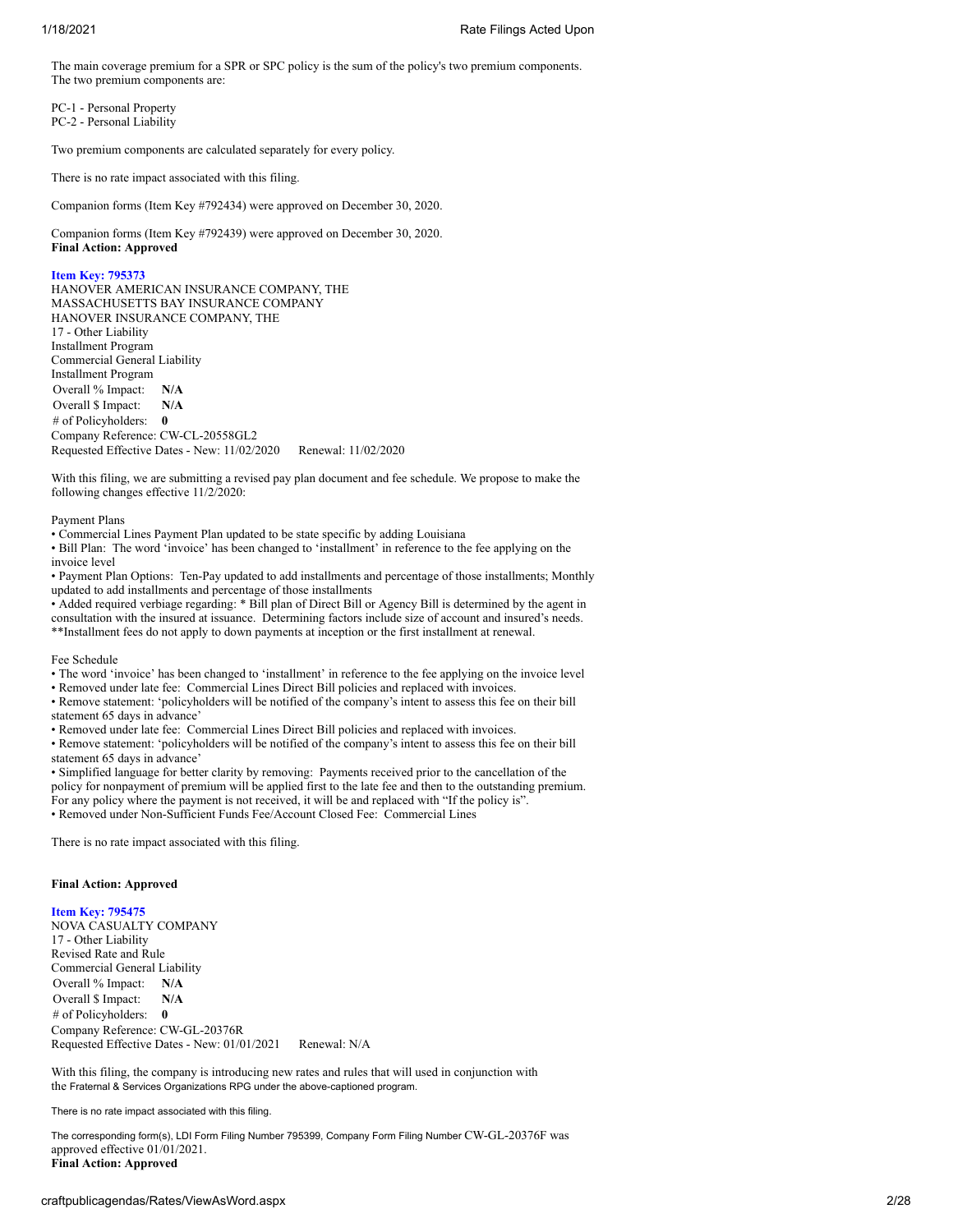**Item Key: 797740** XL Specialty Insurance Company 9 - Inland Marine Initial Rate and Rule Personal Inland Marine Revised Rate and Rule Fine Arts and Collectibles Program Overall % Impact: **N/A** Overall \$ Impact: **N/A** # of Policyholders: **N/A** Company Reference: 20SX-XF-CM03-MU-LA R The above-captioned company is revising rates and rules for its Fine Art and Collectibles Program.

Companion forms (Item Key Number 797752 or Company Reference Number 20SX-XF-CM03-MU-LA F) were approved on 12/02/2021.

There is no rate impact associated with this filing. **Final Action: Approved**

## **Item Key: 797742**

Berkshire Hathaway Specialty Insurance Company 9 - Inland Marine Revised Rule only Commercial Inland Marine Revised Rule Only Overall % Impact: **N/A** Overall \$ Impact: **N/A** # of Policyholders: **N/A** Company Reference: BHSIC-TRIA-19\_LA-CM-CAS(RRU) The above-captioned company is filing to update its mandatory Policyholder Disclosure Notice Of Terrorism Coverage in accordance with the Terrorism Risk Insurance Act of 2002.

Companion forms (Item Key Number 797576 or Company Reference Number BHSIC-TRIA-19\_LA-INT-CAS(F)) were approved effective 01/01/2021.

There is no rate impact associated with this filing. **Final Action: Approved**

#### **Item Key: 797765**

Glencar Insurance Company 9 - Inland Marine Initial Rate and Rule Personal Inland Marine Initial Rate and Rule Jewelry Program Overall % Impact: **N/A** Overall \$ Impact: **N/A** # of Policyholders: **N/A** Company Reference: GIC-PJ-20 The above-captioned company is introducing a Jewelry Program.

Companion forms (Item Key Number 797834 or Company Reference Number GIC-PJ-20) were approved effective 01/01/2021.

There is no rate impact associated with this filing. **Final Action: Approved**

## **Item Key: 797933**

NOVA CASUALTY COMPANY 17 - Other Liability Delayed Adoption Commercial General Liability Delayed Adoption of Insurance Services Office, Inc., (ISO) filing designation number CL-2020-OTTRU Overall % Impact: **N/A** Overall \$ Impact: **N/A** # of Policyholders: **0** Company Reference: CW-CL-20661RU (GL Requested Effective Dates - New: 04/01/2021 Renewal: 04/01/2021

With this filing, the company is proposing to delay adoption of Insurance Services Office, Inc. (ISO) filing designation number CL-2020-OTTRU. The companies intend to delay implementation until 04/01/2021.

There is no rate impact associated with this filing. **Final Action: Approved**

**Item Key: 798343** WCF National Insurance Company 16 - Workers Compensation Revised Rule only Workers Compensation

craftpublicagendas/Rates/ViewAsWord.aspx 3/28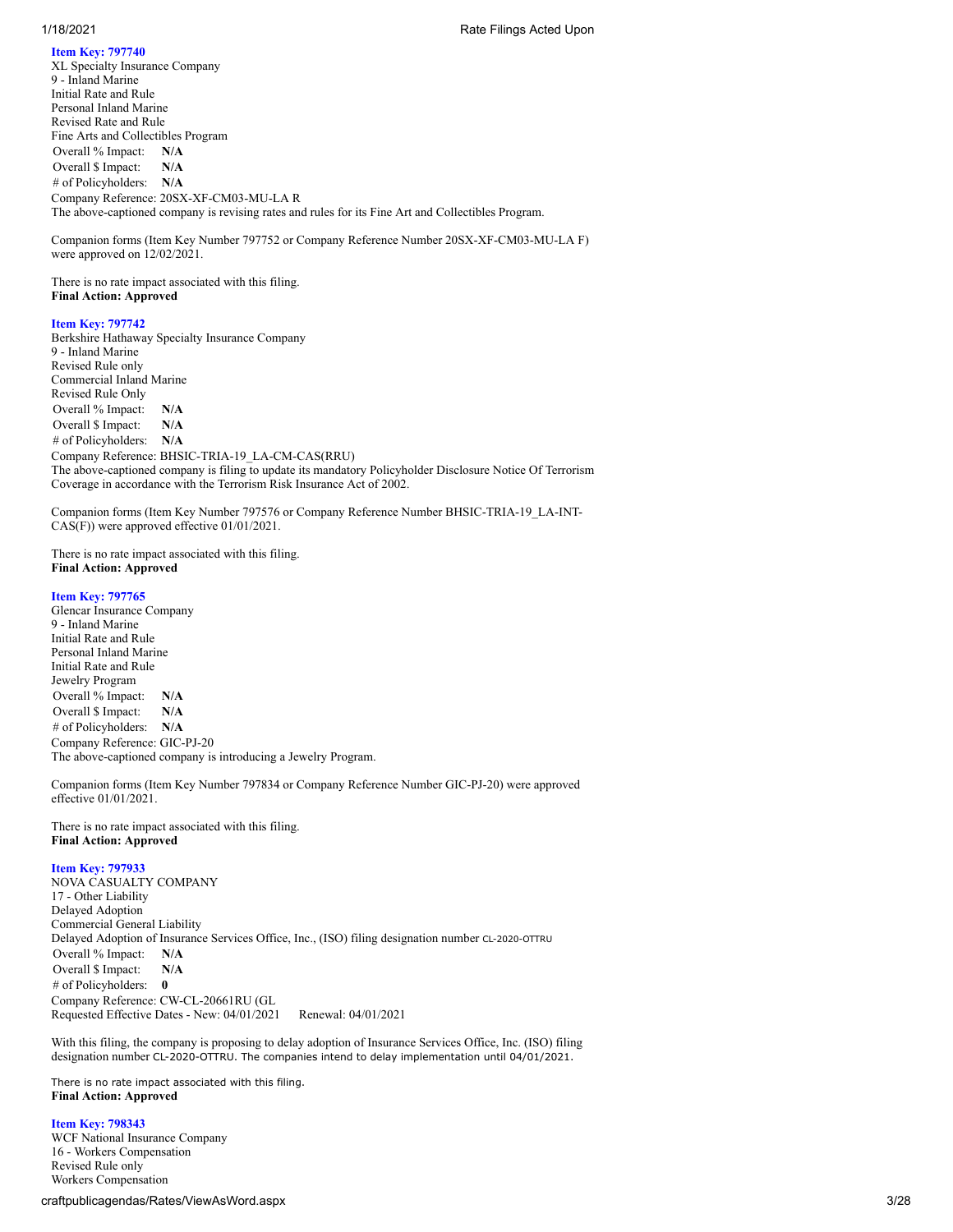Revised Rule Only Large Deductible Plan Overall % Impact: **N/A** Overall \$ Impact: **N/A** # of Policyholders: **0** Company Reference: LA-2020-LD-P Requested Effective Dates - New: 01/01/2021 Renewal: 01/01/2021

The above-captioned company submits revisions for the large deductible plan for workers compensation. The plan is being revised to be consistent with WCFN's Countrywide plan.

The company proposes the following:

K. Definitions

1. "Allocated Loss Adjustment Expense" Claims expenses directly allocated by us to a particular claim. Such expense shall not include cost of investigation or the salaries and traveling expenses of our employees other than those salaried employees who perform services that should be directly allocated to the handling of a particular claim.

2. "Loss" (1) all benefits and all damages that we pay under this policy because of bodily injury by accident; (2) all benefits and all damages that we pay under this policy because of bodily injury by disease; and (3) all expenses classified as "Allocated Loss Adjustment Expense". A disease is not bodily injury by accident unless it results directly from bodily injury by accident.

3. "Loss Event" (1) all bodily injury to one or more employees in any one accident or (2) with respect to injury by disease, all injury to any one employee.

4. Editorial changes for manual.

Companion forms (Item Key Number 798335 or Company Reference Number LA-2020-LD-F) were approved 11/20/2020.

There is no rate impact associated with this filing. **Final Action: Approved**

## **Item Key: 798368**

Chiron Insurance Company 16 - Workers Compensation Initial Rate and Rule Initial Rate and Rule Workers Compensation and Employers Liability Program Adoption of NCCI Loss Cost Filing Designation Number LA-LC-2019-01 Overall % Impact: **N/A** Overall \$ Impact: **N/A** # of Policyholders: **N/A** Company Reference: LA-WCC-10-20-RR The above-captioned company is filing its initial adoption of NCCI Loss Cost Filing Designation Number LA-LC-2019-01.

The company proposes:

1. A LCM of 1.415 for class codes 8045 and 8832. 2. A LCM of 2.070 for all other class codes.

Companion forms (Item Key Number 798112 or Company Reference Number LA-WCC-10-20-F) were certified approved on 11/05/2020.

There is no rate impact associated with this filing. **Final Action: Approved**

**Item Key: 798470**

NOVA CASUALTY COMPANY 9 - Inland Marine Delayed Adoption Commercial Inland Marine Delayed Adoption of ISO Filing Designation No. CL-2020-OTTRU Overall % Impact: **N/A** Overall \$ Impact: **N/A** # of Policyholders: **0** Company Reference: CW-CL-20661RU (CIM) Requested Effective Dates - New: 04/01/2021 Renewal: 04/01/2021

The company wishes to defer the rule revisions contained in the ISO Filing Designation Number CL-2020-OTTRU until 4/1/2021.

There is no rate impact associated with this filing.

## **Final Action: Approved**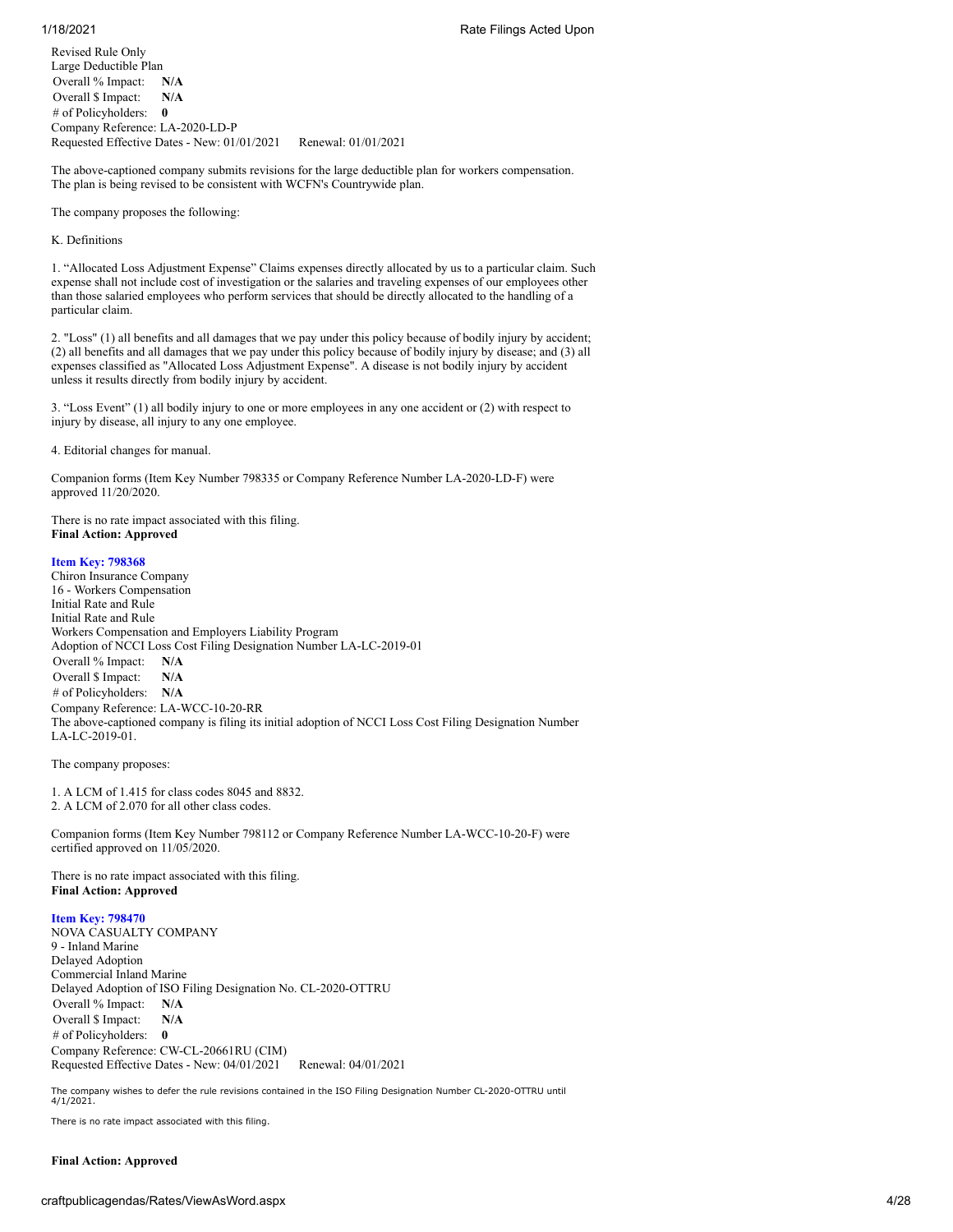## **Item Key: 799244**

Next Insurance US Company 17 - Other Liability Installment Program

Initial Rate and Rule Professional Liability Program

Overall % Impact: **N/A** Overall \$ Impact: **N/A** # of Policyholders: **0** Company Reference: NEXT-PL-LA-2002R With this filing, the company is introducing an Installment Plan that will be utilized with the new Professional Liability Program, submitted under State Tracking Number 799245.

There is no rate impact associated with this filing. **Final Action: Approved**

## **Item Key: 799253**

AMERICAN CASUALTY COMPANY OF READING, PENNSYLVANIA NATIONAL FIRE INSURANCE COMPANY OF HARTFORD TRANSPORTATION INSURANCE COMPANY VALLEY FORGE INSURANCE COMPANY CONTINENTAL CASUALTY COMPANY 5 - Commercial Multiple Peril Revised Rate and Rule CNA Connect Businessowners Program Overall % Impact: **9.1** Overall \$ Impact: **\$855,399** # of Policyholders: **2271** Company Reference: 20-02102-RL Requested Effective Dates - New: 07/01/2021 Renewal: 07/01/2021

The last rate adjustment for the above-captioned program was filed and approved under "Prior Approval" provision, Item Key No. 783042, which resulted in an overall 0% rate impact, effective July 1, 2020.

The companies are making the following revisions:

- Competitive and underwriting adjustments to specific industry groups.
- Base rate change impacting all classes of business.
- $\bullet$  Increasing the Fixed Expense Fee to \$140 from \$116.
- Updating our Class Guide.
- Updating rates to certain Optional Coverages.
	- Decreasing base rate for Scheduled Property Camera Equipment.
	- Decreasing all Liquor Liability base rates, implementing a minimum for BYOB restaurants.
	- Decreasing certain Spoilage base rates.
	- o Increasing Healthcare Choice base rates.
	- Updating the algorithm for additional EDP coverage premium.
	- The overall impact of these Optional Coverage changes is -0.2%.

These changes will result in a **+9.1%** rate increase or **\$855,399**.

There will be **2,271** Louisiana policyholders affected by this rate increase. **Final Action: Disapproved** Inadequate company response to Ms. Nicole Gibson's SERFF "Objection Letter" dated December 22, 2020.

# **Item Key: 799325**

American Home Assurance Company AIU INSURANCE COMPANY COMMERCE AND INDUSTRY INSURANCE COMPANY GRANITE STATE INSURANCE COMPANY NATIONAL UNION FIRE INSURANCE COMPANY OF PITTSBURGH, PA ILLINOIS NATIONAL INSURANCE COMPANY NEW HAMPSHIRE INSURANCE COMPANY INSURANCE COMPANY OF THE STATE OF PENNSYLVANIA, THE AIG ASSURANCE COMPANY AIG PROPERTY CASUALTY COMPANY 17 - Other Liability Delayed Adoption ISO Adoption of ISO filing Designation No.: GL-2020-BGL1 and GL-2017-RELP1 In reference to the ISO Commercial General Liability ISO's Loss Cost Overall % Impact: **6.000%** Overall \$ Impact: **\$5,966** # of Policyholders: **11** Company Reference: ISO-LA-20-GL-03 Requested Effective Dates - New: 06/01/2021 Renewal: 06/01/2021

With this filing, the companies are proposing to adopt Insurance Services Office, Inc. filing designation numbers GL-2020-bGL1 and GL-2017-RELP1. They intend to delay implementation until 06/01/2021.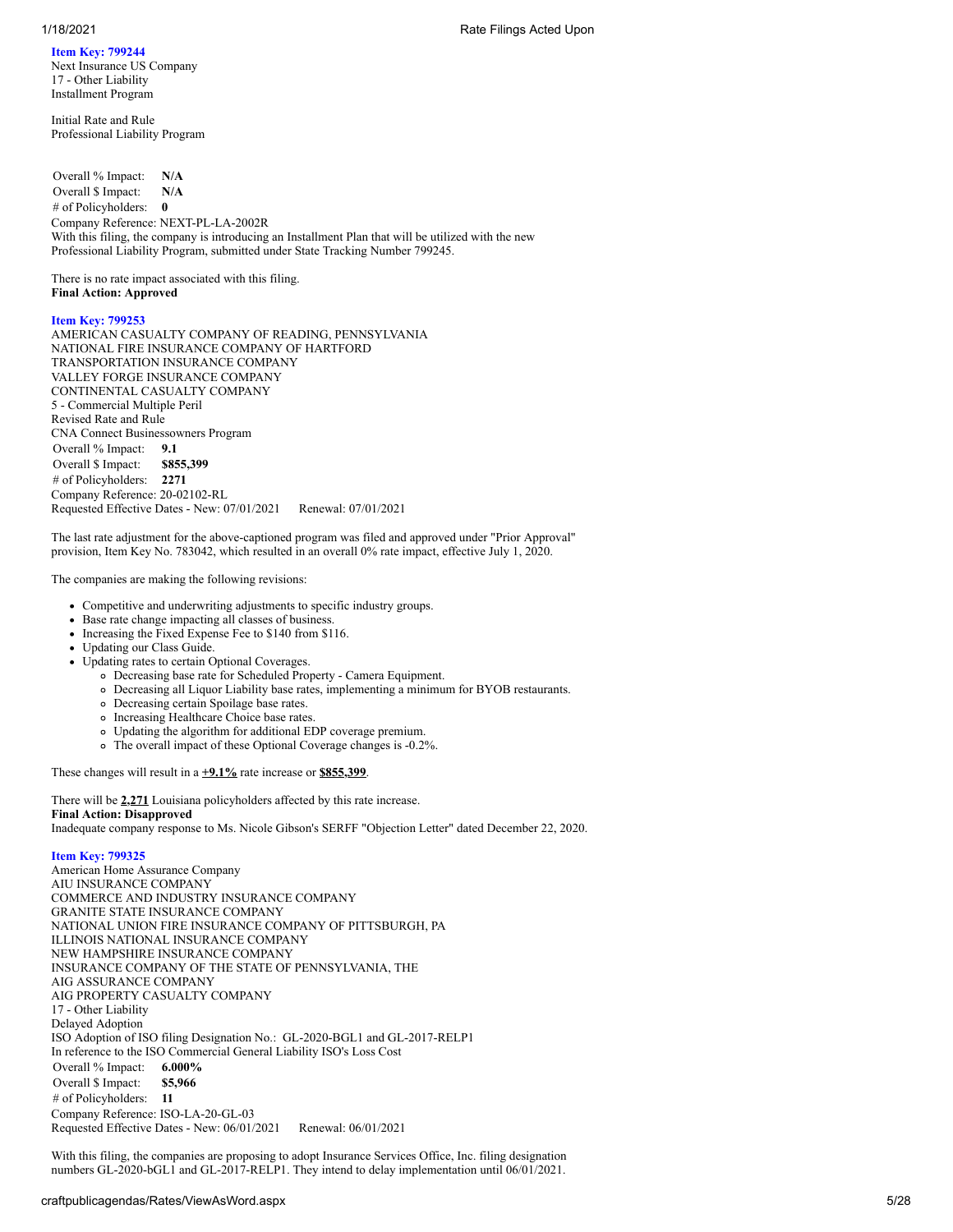The Companies will utilize the following Loss Cost Multipliers for all Companies.

| Premises/Operations                                                   | Current LCM |
|-----------------------------------------------------------------------|-------------|
| Products/Completed Operations                                         | 3.364       |
| These changes will result in a $+6.0\%$ rate increase or $+5966.00$ . | 1.877       |

There will be 11 Louisiana policyholders affected by this rate increase. **Final Action: Approved**

## **Item Key: 799470**

Garrison Property and Casualty Insurance Company UNITED SERVICES AUTOMOBILE ASSOCIATION USAA CASUALTY INSURANCE COMPANY USAA GENERAL INDEMNITY COMPANY 1 - Property Revised Rule only Rental Property Insurance Program Overall % Impact: **N/A** Overall \$ Impact: **N/A** # of Policyholders: **N/A** Company Reference: LA2004452 The above-captioned companies wish to file rule revisions for use with their Rental Property Insurance Program.

With this filing, the companies propose to amend the Tier Placement Guidelines to remove USAA Investment Management Company (IMCO) products from the Enterprise Collateral and Enterprise Tenure variables. IMCO products are no longer applicable since USAA has completed the sale of all investment products. There is no change to the Tier Calculation.

A notation has been added to the detailed tier document advising IMCO is no longer applicable. IMCO will be completely removed from the detailed tier tables in a future tier filing.

The companies also propose an editorial revision. Due to formatting and size constraints, the companies are removing rule page LA-10 from the manual. Rule 18. Tier Guidelines (includes Extraordinary Life Circumstances) will be housed as separate documents/attachments, but part of the manual in its entirety. This change will also better align with Homeowners.

Finally, the companies are filing the subsequent rule pages due to renumbering only.

There is no rate impact associated with this filing. **Final Action: Approved**

### **Item Key: 799553**

Colony Specialty Insurance Company 9 - Inland Marine Initial Rate and Rule Commercial Inland Marine Initial Rate and Rule Overall % Impact: **N/A** Overall \$ Impact: **N/A** # of Policyholders: **N/A** Company Reference: IM-IM-MW20R-799 Requested Effective Dates - New: 01/01/2021 Renewal: 01/01/2021

The above-captioned company is revising rates and rules for its commercial inland marine program.

There is no rate impact associated with this filing. **Final Action: Disapproved** The company did not respond to Mr. William Wolfe's SERFF "Objection Letter" dated December 14, 2020.

### **Item Key: 799825**

Accident Fund Insurance Company of America UNITED WISCONSIN INSURANCE COMPANY 26 - Burglary And Theft Revised Rate and Rule Commercial Burglary & Theft Commercial Crime Overall % Impact: **N/A** Overall \$ Impact: **N/A** # of Policyholders: **N/A** Company Reference: CR-LA-2020-100 Requested Effective Dates - New: 02/01/2021 Renewal: 02/01/2021

The above-captioned company wishes to introduce a Line Manuel Exception Page for use with its Commercial Burglary and Theft program.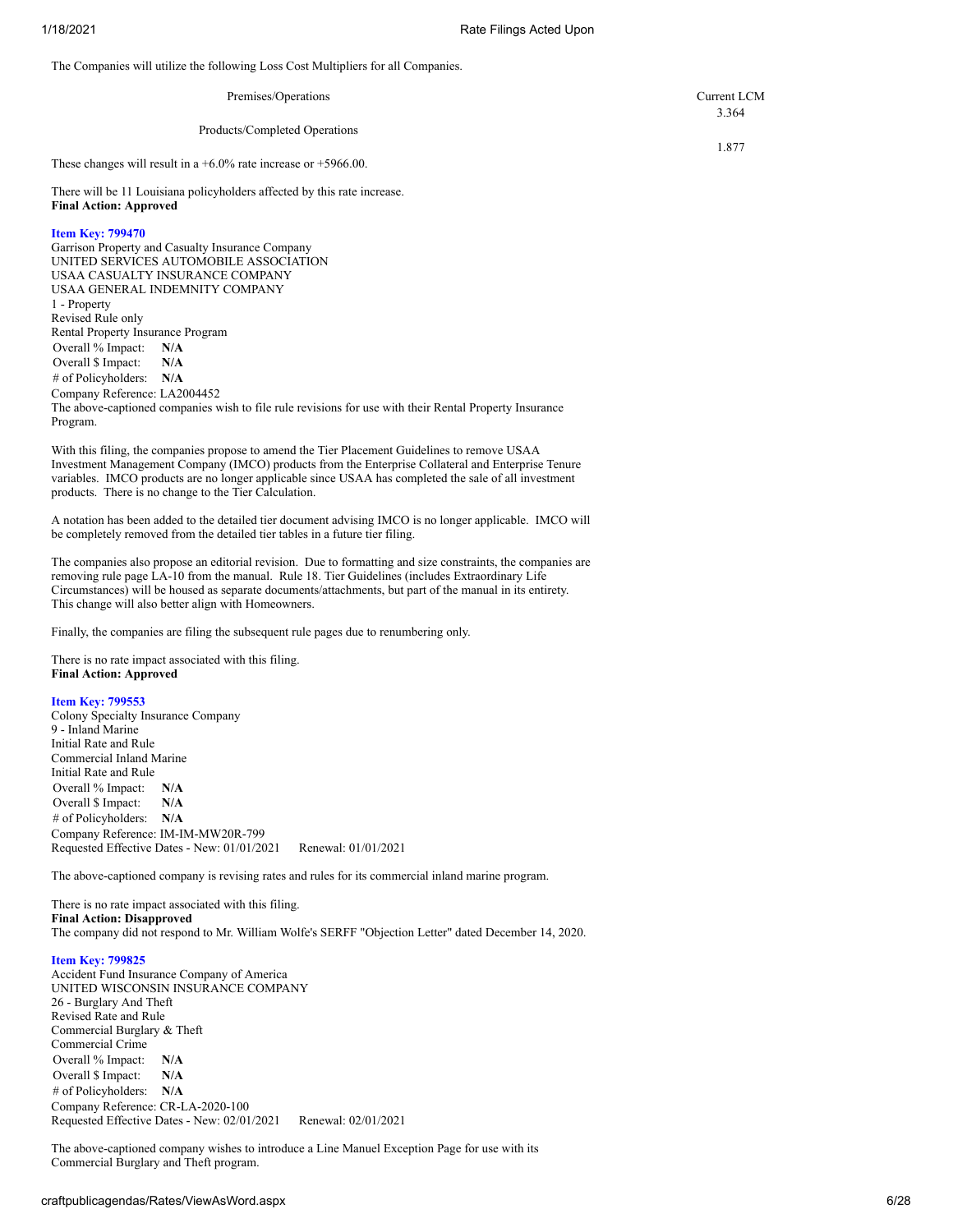The company's endorsements being introduced in their new Commercial Burglary and Theft program are as follows:

Rule 42.B.2.b.(3)(LC) – Commercial Crime Policy – Employee Theft – Name or Position Schedule Insuring Agreement – Annual Minimum Premium Per Employee The proposed annual minimum premium per employee for this coverage is \$50.

Rule 45.B.1.a.(1)(c)(LC) – Commercial Crime Policy – Guests' Property Insuring Agreement – In Safe Deposit Boxes – Annual Minimum Premium Per Premises The proposed annual minimum premium per employee for this coverage is \$50.

Rule 45.B.2.a.(1)(c)(LC) – Commercial Crime Policy – Guests' Property Insuring Agreement – Inside the Premises – Annual Minimum Premium Per Premises The proposed annual minimum premium per employee for this coverage is \$50.

Table 46.B.1.a.(1)(c)(LC) Section 1.a – Loss of Customers' Property – In Safe Deposit Boxes – Annual Minimum Premiums by Limit

The following annual minimum premiums by limit are proposed.

| <b>LIMIT OF INSURANCE</b> | ANNUAL MINIMUM PREMIUM |
|---------------------------|------------------------|
| \$25,000                  | \$50                   |
| 50,000                    | 75                     |
| 75,000                    | 100                    |
| 100,000                   | 125                    |
| 200,000                   | 175                    |
| 300,000                   | 225                    |
| 400,000                   | 275                    |
| 500,000                   | 325                    |
| 600,000                   | 375                    |
| 700,000                   | 425                    |
| 800,000                   | 475                    |
| 900,000                   | 525                    |
| 1,000,000                 | 575                    |
| Each Additional \$100,000 | 50                     |

Rule 46.B.2.a.(1)(c)(LC) – Commercial Crime Policy – Robbery or Burglary of Customers' Property – Premises Damages – Annual Minimum Premium Per Premises The proposed annual minimum premium per premises for this coverage is \$50.

Rule 73.B.2.b.(3)(LC) – Government Crime Policy – Employee Theft – Name or Position Schedule Insuring Agreement – Annual Minimum Premium Per Employee The proposed annual minimum premium per employee for this coverage is \$50.

Rule 87.B.2.b.(3)(LC) – Employee Theft – Name or Position Schedule Insuring Agreement – Annual Minimum Premium Per Employee

The proposed annual minimum premium per employee for this coverage is \$50.

Rule 94.B.2.b.(3)(LC) – Government Employee Theft – Name or Position Schedule Insuring Agreement – Annual Minimum Premium Per Employee The proposed annual minimum premium per employee for this coverage is \$50.

There is no rate impact associated with this filing.

## **Final Action: Approved**

**Item Key: 799865** Insurance Services Office, Inc. 17 - Other Liability Revised Rate and Rule

Overall % Impact: **-22.6** Overall \$ Impact: **\$0** # of Policyholders: **0** Company Reference: GL-2020-RELP1 The last Insurance Services Office's (ISO) revised Estimated Loss Potentials (ELPs) was approved under the "Prior Approval" provision, Item Key Number 385574 effective 02/1/2017.

ISO is makings the following changes to the Estimated Loss Potentials (ELPs) Supplement in CLM Division Six - General Liability:

- Revising the Multistate Estimated Loss Potentials (ELPs) and reliability indices for the Premises/Operations (subline code 334), Products/Completed Operations (subline code 336);
- The ELPs for the Owners and Contractors Protective, Principals Protective, and Railroad Protective Liability classes are not being revised
- Providing the data used to select the revised Multistate ELPS and reliability indices.

The estimated percentage changes by subline are as follows: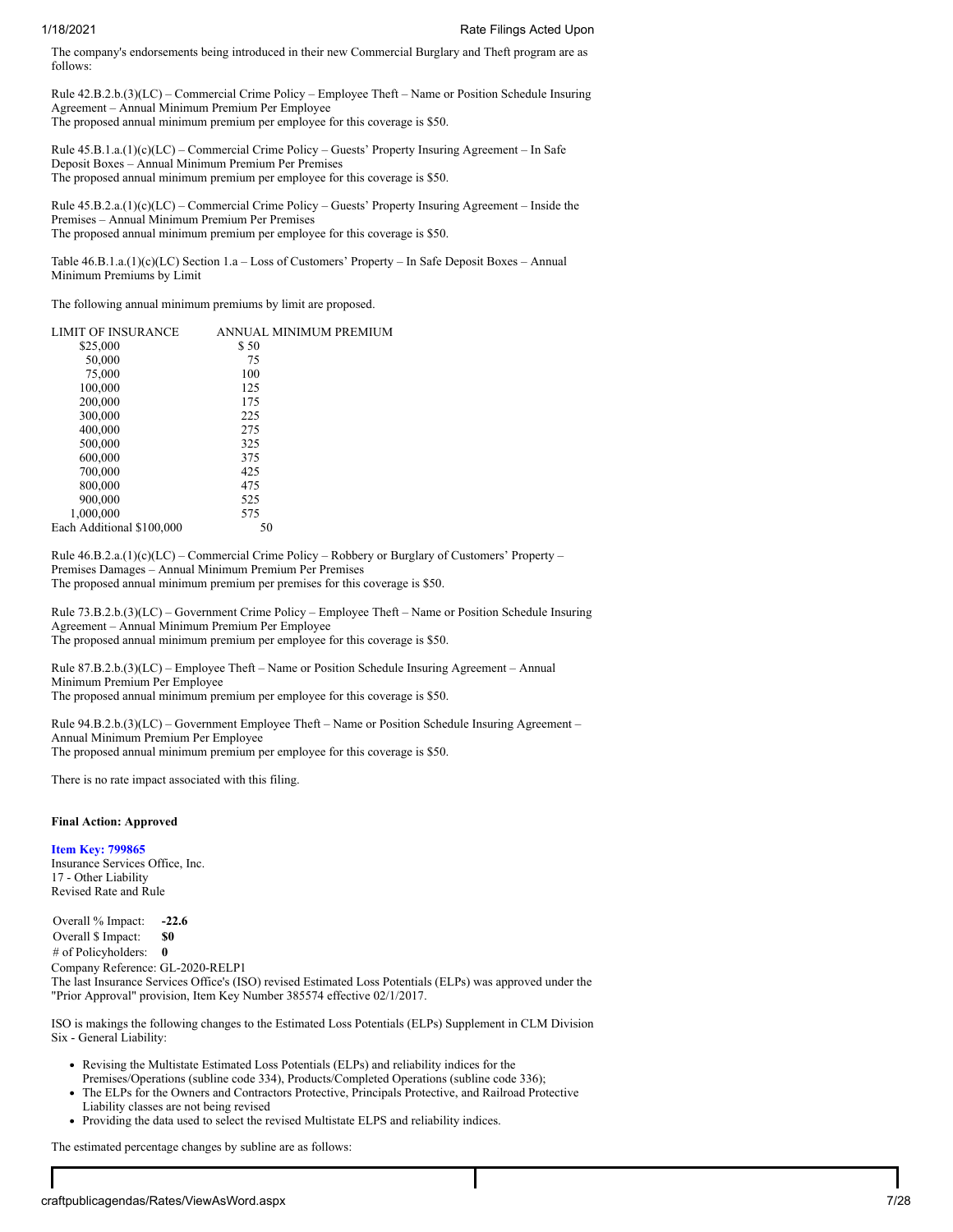| Premises/Operations           | $-20.0\%$ |
|-------------------------------|-----------|
| Products/Completed Operations | $-24.5%$  |
| <b>OVERALL</b>                | $-22.6%$  |

In order to lessen the impact of swings in estimated loss potentials, the selected ELPs reflect upper and lower caps. Caps of approximately +25% and -20% were generally used in the ELP selection process. The ELPs selections for some classes required special consideration.

## **Final Action: Approved**

## **Item Key: 799892**

Rock Ridge Insurance Company 19 - Commercial Automobile Revised Rule only

Commercial Automobile Redstone Underwriters, LLC Heavy Iron Commercial Auto Program Rule Revision

Tiering

Overall % Impact: **N/A** Overall \$ Impact: **N/A** # of Policyholders: **N/A** Company Reference: LA-CA-RU-20003-R Requested Effective Dates - New: 01/01/2021 Renewal: 01/01/2021

The last rate revision to this program was +12.3% or \$0 which was approved under LDI Item Key Number 797571 effective 11/4/2020 for both new and renewal business.

With this filing the company propose to introduce the tier rating rule exceptions. With the ability to rate for risks that have characteristics which would normally disqualify the risk due to premium inadequacy, the company is opening access to more businesses. Risks will be classified into two tiers based on five criteria: Years in Business, Growth, Risk Hazards, Controls, and Safety Culture.

There is no rate impact associated with this filing. **Final Action: Approved**

## **Item Key: 799906**

Starr Indemnity & Liability Company 17 - Other Liability Revised Rule only

Commercial General Liability

Overall % Impact: **N/A** Overall \$ Impact: **N/A** # of Policyholders: **0** Company Reference: 20-109-00-GL-19-LA (R)<br>Requested Effective Dates - New: 06/15/2021 Renewal: 06/15/2021 Requested Effective Dates - New: 06/15/2021

With this filing, the company is introducing the following new proprietary rules and rule revisions.

• OG-189 04 20 Exclusion for Continuing or Progressive "Bodily Injury," "Property Damage" or "Personal and Advertising<br>Injury": This is a revised, optional, non-premium endorsement that replaces the prior version, OG 189 ( Liability Coverage forms it modifies (CG 00 01, CG 00 02). This form will be attached at Starr's sole discretion, based upon underwriting considerations specific to the exposure, with no option of insured to decline.

• OG-275 10 20 Opioid and Narcotics Exclusionary Endorsement: This is a new, optional endorsement with premium credit (\$20), that amends the ISO Commercial General Liability Coverage forms CG 00 01 and CG 00 02 to generally exclude bodily injury, property damage, and personal and advertising injury-related exposures associated with opioids and<br>narcotics. The exclusion does not apply to bodily injury, property damage, or personal and advertising injur the insured's failure to provide the correct drug or correct dosage while filling a prescription. This form will be attached at<br>the option of Starr, based upon underwriting considerations specific to the exposure, with no

The corresponding form(s), LDI Form Filing Number 799891, Company Form Filing Number 20-109-00-GL-19-LA (F) was approved effective 06/15/2021.

## **Final Action: Approved**

### **Item Key: 799910**

MANUFACTURERS ALLIANCE INSURANCE COMPANY PENNSYLVANIA MANUFACTURERS' ASSOCIATION INSURANCE COMPANY PENNSYLVANIA MANUFACTURERS INDEMNITY COMPANY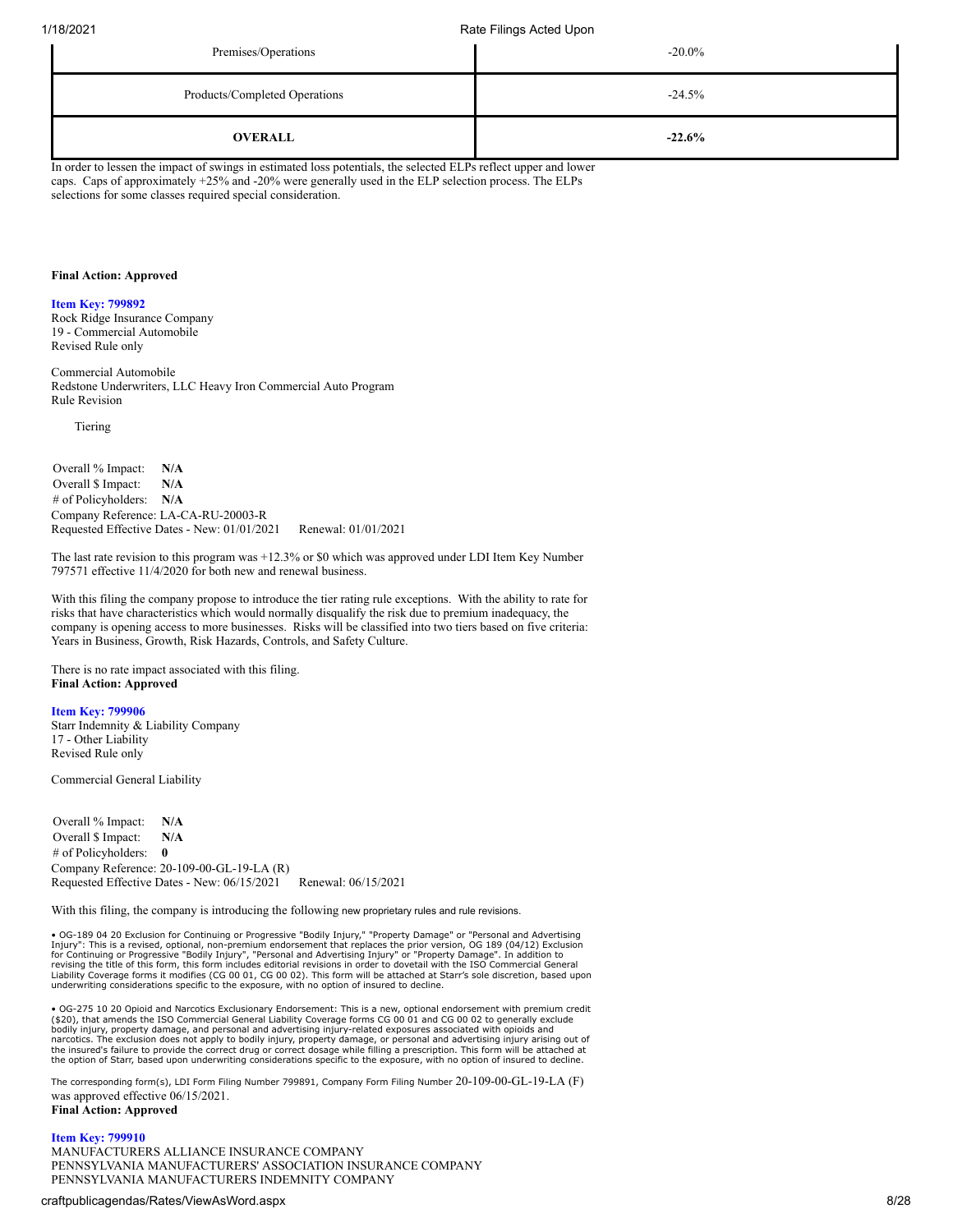17 - Other Liability Loss Cost Adoption

| Overall % Impact:          | 7.9                                         |                     |
|----------------------------|---------------------------------------------|---------------------|
| Overall \$ Impact:         | \$55,193                                    |                     |
| # of Policyholders: $21$   |                                             |                     |
| Company Reference: 20-0689 |                                             |                     |
|                            | Requested Effective Dates - New: 03/01/2021 | Renewal: 03/01/2021 |
|                            |                                             |                     |

With this filing, the companies are proposing to adopt Insurance Services Office, Inc., (ISO) filing designation number GL-2020-BGL1.

With this filing, the companies will continue to utilize the following Loss Cost Multipliers.

| Manufacturers Alliance Insurance Company                                | 1.981 |
|-------------------------------------------------------------------------|-------|
| Pennsylvania Manufacturers' Association Insurance<br>Company            | 1.651 |
| Pennsylvania Manufacturers Indemnity Company                            | 1.403 |
| These changes will result in a $+7.9\%$ rate increase or $+55.193.00$ . |       |

There will be 21 Louisiana policyholders affected by this rate increase. **Final Action: Approved**

## **Item Key: 799932**

COMPANION LIFE INSURANCE COMPANY 17 - Other Liability Revised Rate only Group Stop Loss Insurance Policy Program Overall % Impact: **0.0** Overall \$ Impact: \$0 # of Policyholders: **0** Company Reference: CL-SL-1000-P-LA RATE 2020 This company's initial rates/rules for the above-captioned program was filed and approved under the "Prior Approval" provision, Item Key No. 766242, effective November 21, 2019 for new business.

The company is introducing their rates to be used in conjunction with the following form(s):

LDI Form Filing No. 766353, Company Form Filing No. CL-SL-1000-P-LA FORM, was certified approved effective November 21, 2019 for new business.

LDI Form Filing No. 778921, Company Form Filing No. CL-SL-AGG-1000-P-LA FORM, was certified approved effective April 3, 2020 for new and renewal businesses.

LDI Form filing No. 797830, Company Form Filing No. CL-SL-AGG-1000-P-LA FORM, was certified approved on December 9, 2020.

LDI Form Filing No. 797833, Company Form Filing No. CL-SL-1000-P-LA FORM, was certified approved on December 10, 2020.

Since these are new coverages; there is no rate impact. **Final Action: Approved**

# **Item Key: 800018**

PartnerRe America Insurance Company 17 - Other Liability Revised Rate only Managed Care Excess Loss Program Overall % Impact: **-1.000%** Overall \$ Impact: **\$0** # of Policyholders: **0** Company Reference: PRAIC-PSL-0050 Requested Effective Dates - New: 02/01/2021 Renewal: 02/01/2021

The last rate adjustment for the above-captioned program was filed and approved under the the "Prior Approval" provision, Item Key No. 390844, which resulted in a -8.0% rate decrease effective May 1, 2017.

The following changes are being made:

Table 1.3: Reporting Constraint Factors Updating consultant data Table H2: Distribution of Excess Costs by DRG and Deductible Updating Consultant data Tables H3: Base Costs/Day Underlying Claims Distributions **Under the Cost of Consultant data** Tables H5: Distribution of Excess Claims and Days Theory and Tables H5: Updated consultant data Table AH1: Ancillary Services Relative to Inpatient Expenses Updating Consultant data Table AH2: Base Claim Distributions Updating consultant data Tables AH3: Hospital/Global Value of Sub-Limits Updating consultant data Table AH5: Specialty Rx Factor Added ability to exclude specialty drugs

## **Rating Element Proposed Change**

## craftpublicagendas/Rates/ViewAsWord.aspx 9/28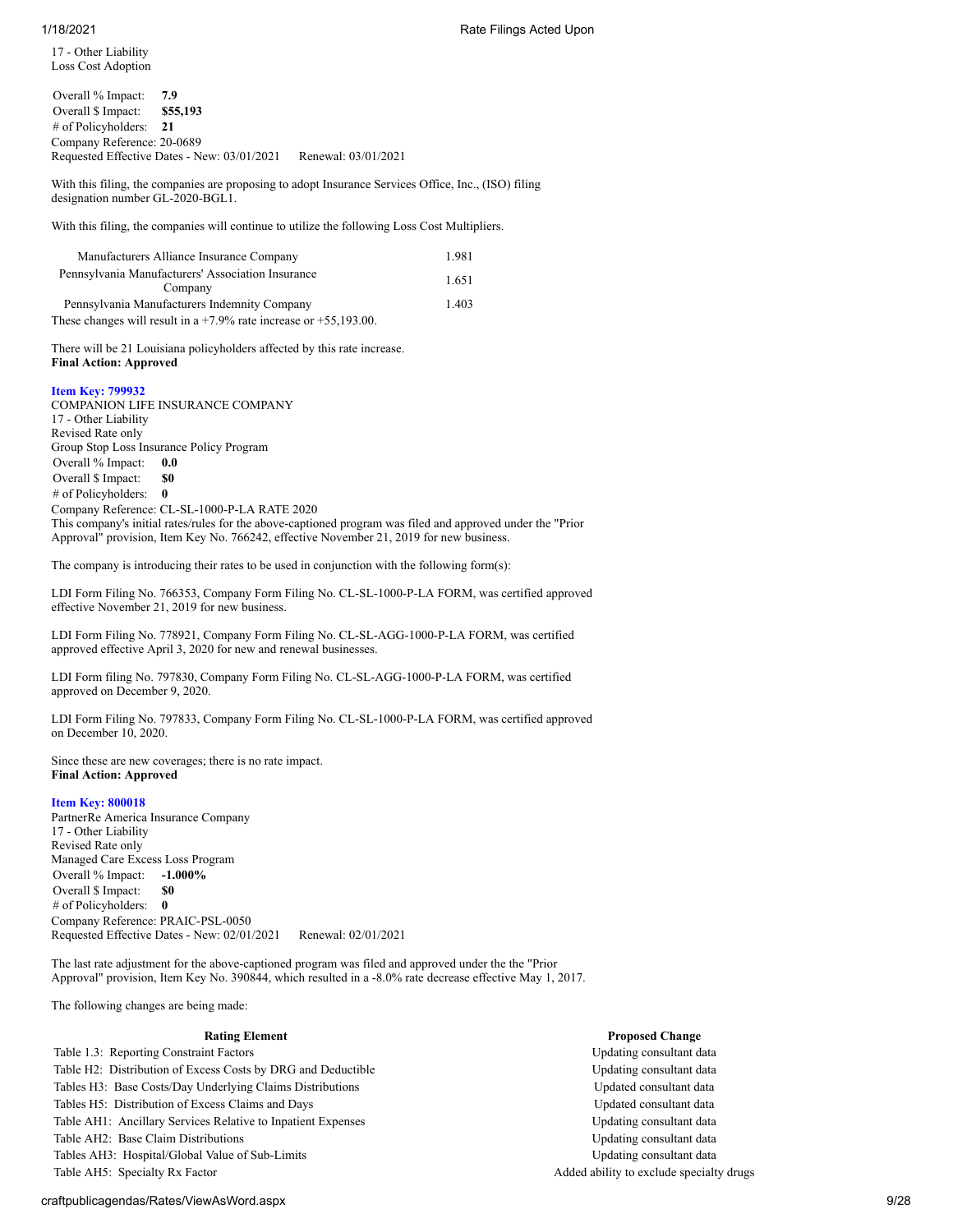1/18/2021 Rate Filings Acted Upon

Table P3: Base Conversion Factors Underlying Claim Distributions Updating Consultant data Table P4: GPCI Factors Updating consultant data and the Updating consultant data Table P5: Area Factors Updated consultant data Table P7: Distribution of Services by Threshold Updated consultant data Table P8: Base Claim Distributions **National Consultant data** Updated consultant data Table P9: Physician Age/Gender Factors Updated consultant data Table P10: Physician Credibility Factors **Consultant data** Updated consultant data Table AP2: Ancillary Services Relative to Physician Expenses Updated consultant data Table GCT: Gene and Cell Therapy Table  $\blacksquare$  Added ability to cover gene and cell therapy

These changes will result in a **-1.0%** rate decrease or **\$0**.

There will not be any Louisiana policyholders affected by this rate decrease.

The corresponding form(s) filing, LDI Form Filing No. 800257, Company Form Filing No. PRAIC-PSL-0051, was certified approved effective December 15, 2020. **Final Action: Approved**

## **Item Key: 800022**

LOUISIANA FARM BUREAU CASUALTY INSURANCE COMPANY LOUISIANA FARM BUREAU MUTUAL INSURANCE COMPANY SOUTHERN FARM BUREAU CASUALTY INSURANCE COMPANY 1 - Property Revised Rule only Dwelling Package Policy Program Revision of Amendatory Endorsement Overall % Impact: **N/A** Overall \$ Impact: **N/A** # of Policyholders: **N/A** Company Reference: DP-2020-02 The above-captioned companies wish to file a rule for the Amendatory Endorsement, which will be attached to all Dwelling Package Policy Program policies with no premium charge.

The Amendatory Endorsement is being revised to clarify the original intent of the policy, adding language to prohibit assignment of a claim without the written consent of the company.

The rule reads as follows:

### **Amendatory Endorsement Rule**

Dwelling Package Amendatory Endorsement DP-99 shall be attached to all policies.

There is no rate impact associated with this filing.

Companion forms (Item Key #783812) were approved on July 1, 2020. **Final Action: Approved**

### **Item Key: 800027**

Great West Casualty Company 19 - Commercial Automobile Revised Rate and Rule

Commercial Automobile Revised Rate and Rule

Introduce Rates and Rules for Liability Coverages

Overall % Impact: **N/A** Overall \$ Impact: **N/A** # of Policyholders: **0** Company Reference: G0621M Requested Effective Dates - New: 02/01/2021 Renewal: 02/01/2021

The last rate revision to this program had no rate impact and was approved under LDI Item Key Number 791201 effective 11/1/2020 for both new and renewal business.

With this filing, the company proposes to introduce liability rates. The company is also proposing to introduce a new tier table for Single Unit New Authority Accounts for physical damage.

The company is proposing to revise the rules to accommodate proposed revisions:

- Rule 23. Premium Development;
- Rule 24. Truckers/Motor Carriers;
- Rule 32. Premium Development;
- Rule 88. Hired Autos;
- Rule 90. Drive Other Car Coverage; and
- Territory Definitions.

The company is proposing to introduce the following rules: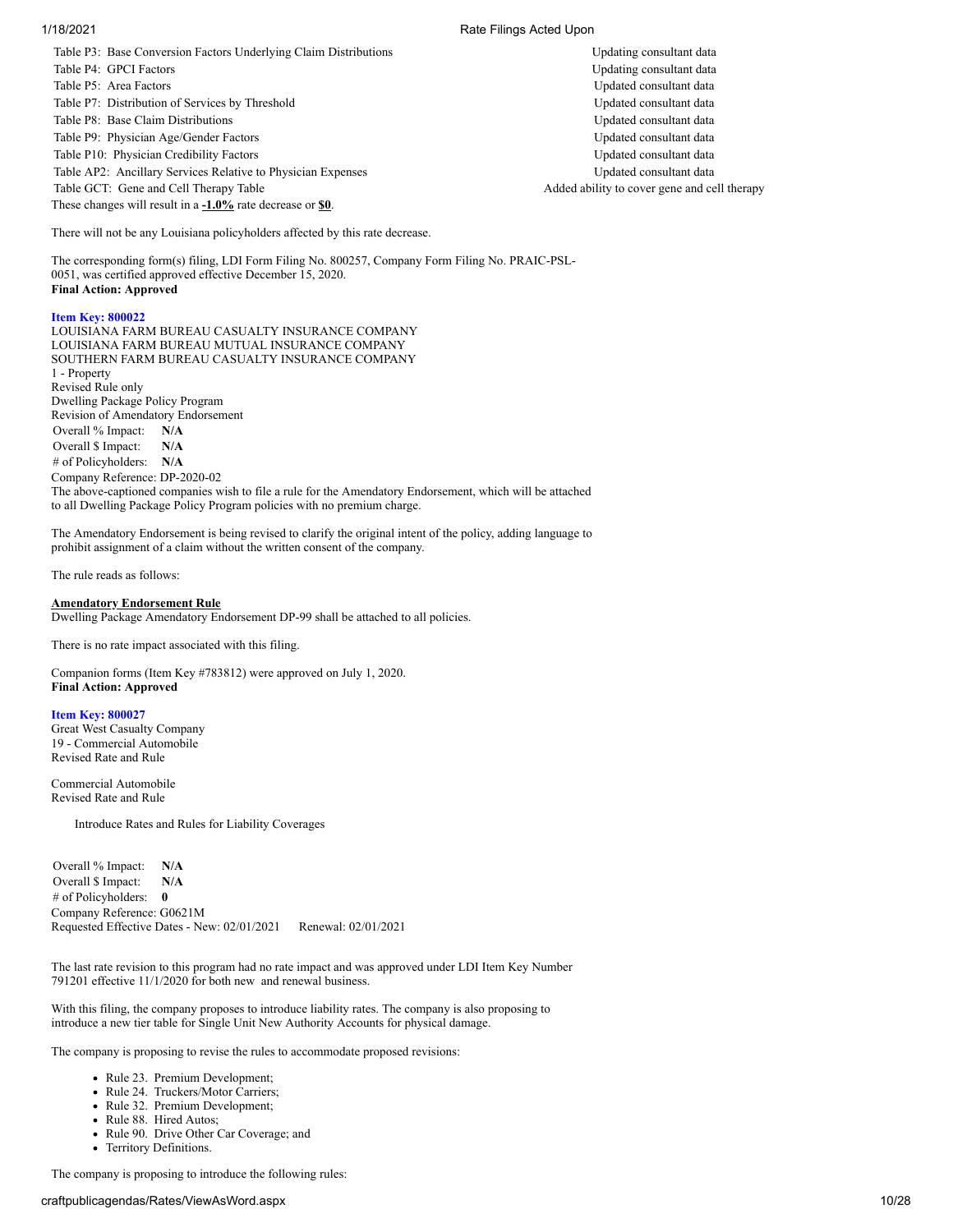- Rule 99. Uninsured/Underinsured Motorist Coverage; and
- Rule 89. Non-Ownership Liability.

There is no rate impact associated with this filing.

## **Final Action: Approved**

### **Item Key: 800034**

WESTPORT INSURANCE CORPORATION NORTH AMERICAN SPECIALTY INSURANCE COMPANY NORTH AMERICAN ELITE INSURANCE COMPANY 17 - Other Liability Loss Cost Adoption ISO Adoption of Filing Designation Number GL-2020-BGL1 Overall % Impact: **5.600%** Overall \$ Impact: **\$94** # of Policyholders: **1** Company Reference: 20-24727AD Requested Effective Dates - New: 03/01/2021 Renewal: 03/01/2021

With this filing, the companies are proposing to adopt Insurance Services Office, Inc., (ISO) filing designation number GL-2020-BGL1.

The companies will continue to utilize the following Loss Cost Multipliers.

Westport Insurance Corporation 1.376 North American Specialty Insurance Company 1.101 North American Elite Insurance Company 1.720 These changes will result in a +5.6% rate increase or \$0.

There will be 1 Louisiana policyholder affected by this rate increase. **Final Action: Approved**

#### **Item Key: 800046**

GEICO CASUALTY COMPANY 19 - Private Passenger Automobile Revised Rule only

Private Passenger Automobile Rule Revision

Rule PPA-02. Premium Determination

Overall % Impact: **N/A** Overall \$ Impact: **N/A** # of Policyholders: **N/A** Company Reference: 2020-347 Requested Effective Dates - New: 12/02/2020 Renewal: 12/02/2020

With this filing, the company proposes to revise Part D, Section 4 of Private Passenger Rule 2 to clarify that the expense constant is adjusted by all discounts in the 'Policy Level Discounts 2' list, which includes the La. Military Discount.

There is no rate impact with this filing. **Final Action: Approved**

#### **Item Key: 800087**

Sompo America Insurance Company 17 - Other Liability Revised Rate and Rule Commercial General Liability Overall % Impact: **N/A** Overall \$ Impact: **N/A** # of Policyholders: **0** Company Reference: 20-I-GL-9013R-2 With this filing, the company is introducing a new Large Reimbursable Deductible Plan option for use with its Commercial General Liability Program.

There is no rate impact associated with this filing.

The corresponding form filing LDI Form Filing Number 797757, Company Form Filing Number 20-I-GL-9013F was approved effective 11/12/2020

### **Final Action: Approved**

**Item Key: 800139** ISMIE Mutual Insurance Company 11 - Medical Malpractice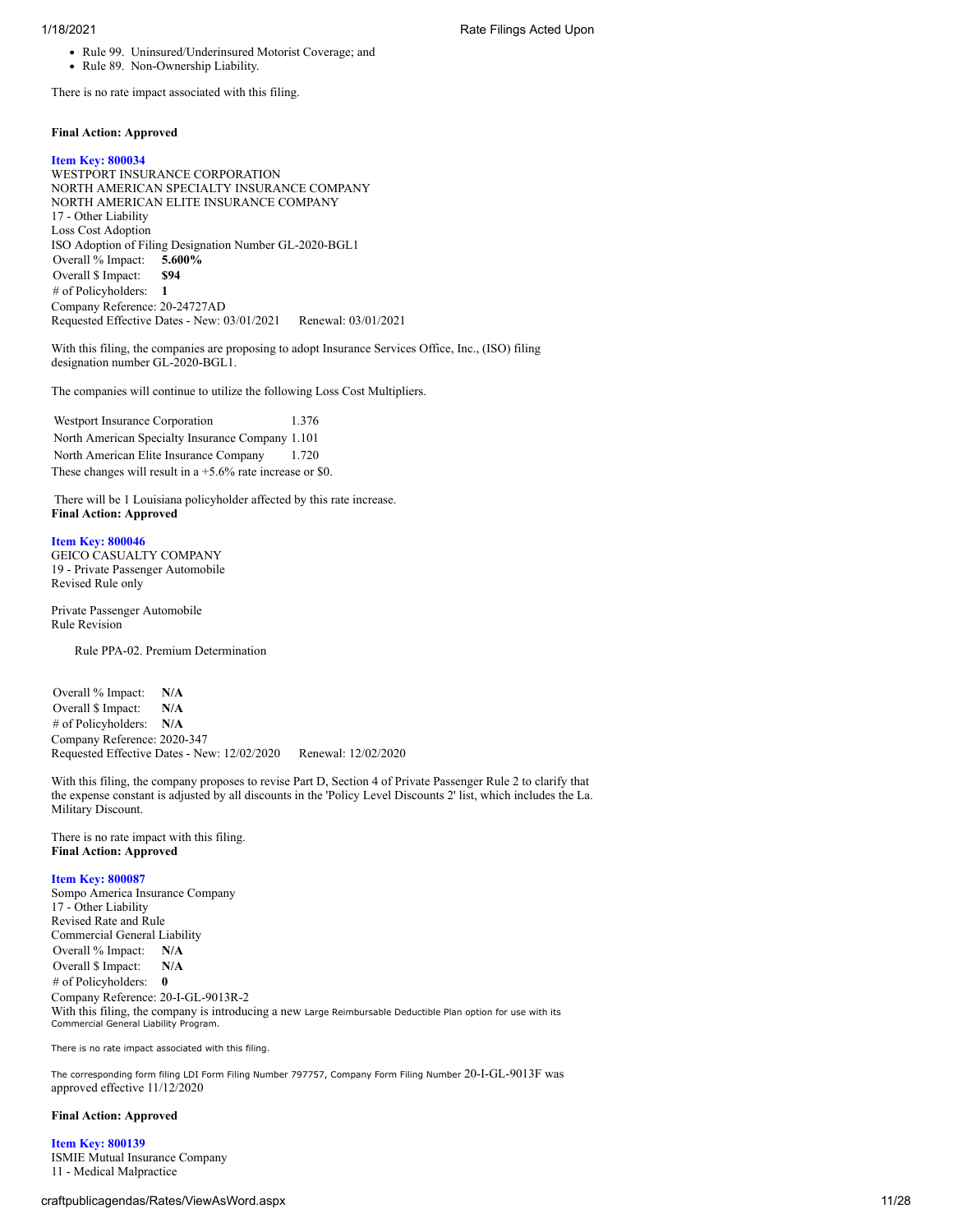Installment Program Medical Malpractice Claims-Made Medical Liability Insurance Program Installment Plan Overall % Impact: **N/A** Overall \$ Impact: **N/A** # of Policyholders: **0** Company Reference: ISMIE-ML-CM-2019-LA-INSTALLMENTPLAN Requested Effective Dates - New: 04/01/2021 Renewal: N/A

The above-captioned company is filing its Premium Payment Installment Plan for the above-captioned program, State Tracking No. 800141, Company Filing No. ISMIE-ML-CM-2019-LA-RR, which is approved, contingent upon form(s) approval.

LDI Form Filing No. 800165, Company Form Filing No. ISMIE-ML-CM-2019-LA-F, was disapproved for numerous reasons.

The requested rule requires approval of companion form(s). **Final Action: Approved** Contingent upon form(s) approval.

## **Item Key: 800156**

ISMIE Mutual Insurance Company 11 - Medical Malpractice Installment Program Medical Malpractice Occurrence Medical Liability Insurance Program Installment Plan Overall % Impact: **N/A** Overall \$ Impact: **N/A** # of Policyholders: **0** Company Reference: ISMIE-ML-OCC-2019-LA-INSTALLMENTPLAN Requested Effective Dates - New: 04/01/2021 Renewal: N/A

The above-captioned company is filing its Premium Payment Installment Plan for the above-captioned program, State Tracking No. 800145, Company Filing No. ISMIE-ML-OCC-2019-LA-RR, approved, contingent upon form(s) approval.

LDI Form Filing No. 800162, Company Form Filing No. ISMIE-ML-OCC-2019-LA-F, was disapproved on December 15, 2020.

The requested rule requires approval of companion form(s). **Final Action: Approved** Contingent upon form(s) approval.

## **Item Key: 800157**

SECURITY NATIONAL INSURANCE COMPANY TECHNOLOGY INSURANCE COMPANY, INC. WESCO INSURANCE COMPANY AMTRUST INSURANCE COMPANY 17 - Other Liability Revised Rule only Revised Rule Only Overall % Impact: **N/A** Overall \$ Impact: **N/A** # of Policyholders: **N/A** Company Reference: LA-PL-2103-02-6445 Requested Effective Dates - New: 03/01/2021 Renewal: 03/01/2021

With this filing, the companies are introducing the following new rule for use with the above-captioned program.

PL-1018-CW 1020 – CYBER LIABILITY EXCLUSION DESCRIPTION: This form excludes cyber liability exposures and will be mandatory on all policies. RATING: There is no premium impact associated with the use of this form. FORM: Attach endorsement PL991176.

There is no rate impact associated with this filing.

The corresponding form(s), LDI Form Filing Number 800103, Company Form Filing Number LA-PL-2103-01-6445 was approved effective 03/01/2021. **Final Action: Approved**

# **Item Key: 800161**

WESCO INSURANCE COMPANY TECHNOLOGY INSURANCE COMPANY, INC. SECURITY NATIONAL INSURANCE COMPANY REPUBLIC UNDERWRITERS INSURANCE COMPANY MILFORD CASUALTY INSURANCE COMPANY AMTRUST INSURANCE COMPANY 17 - Other Liability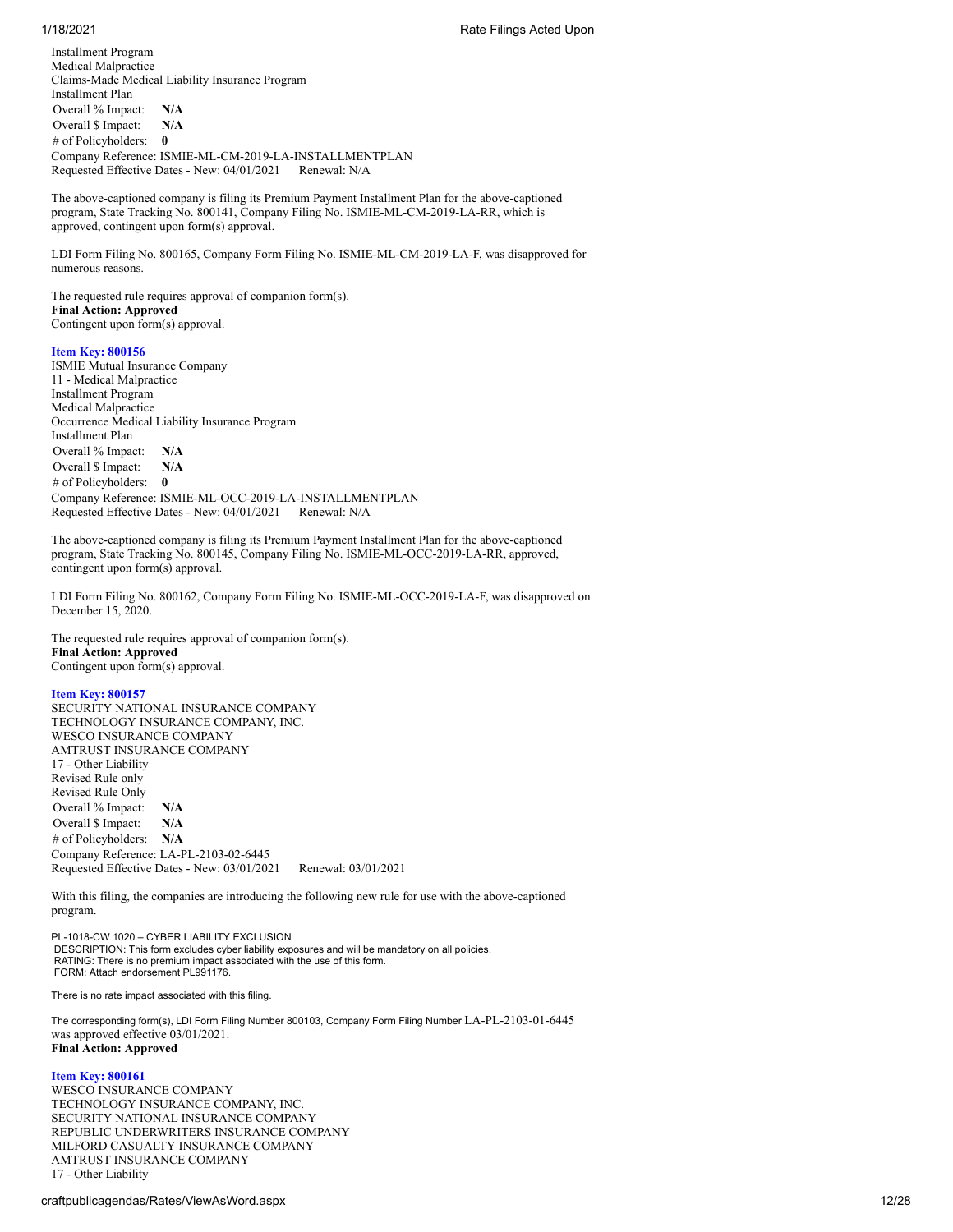## 1/18/2021 Rate Filings Acted Upon

Revised Rule only Revised Rule Only Overall % Impact: **N/A** Overall \$ Impact: **N/A** # of Policyholders: **0** Company Reference: LA-PL-2103-02-6423 Requested Effective Dates - New: 03/01/2021 Renewal: 03/01/2021

With this filing, the companies are introducing a new endorsement for use with the above-captioned program.

EP-1023-CW 1020 CYBER LIABILITY EXCLUSION FORM: Form PL991177 will be attached to all policies with Employment Practices Liability Coverage as mandatory. PREMIUM: There is no additional charge for this endorsement. The rating is contemplated within Rule 14. Premium Determination.

There is no rate impact associated with this filing.

The corresponding form(s), LDI Form Filing Number 800105, Company Form Filing Number LA-PL-2103- 01-6423 was approved effective 03/01/2021. **Final Action: Approved**

## **Item Key: 800324**

EMC PROPERTY & CASUALTY COMPANY EMCASCO INSURANCE COMPANY EMPLOYERS MUTUAL CASUALTY COMPANY UNION INSURANCE COMPANY OF PROVIDENCE 1 - Property Adoption Commercial Property Delay Adoption of PIAL filing designation number LA20-11 (CF-2020-RCYRU) Overall % Impact: **N/A** Overall \$ Impact: **N/A** # of Policyholders: **N/A** Company Reference: LA-CP-2020-16 Requested Effective Dates - New: 05/01/2021 Renewal: 05/01/2021

The above-captioned companies wish to adopt the Property Insurance Association of Louisiana (PIAL) filing designation number LA20-11 (CF-2020-RCYRU) for use with its Commercial Property program.

PIAL filing designation number LA20-11 (CF-2020-RCYRU) was approved in October 2020 as item key number 794046 to be effective 04/01/2021.

The companies wish to delay adoption of this filing until 05/01/2021.

The companies are replacing manual pages CF-E-3 through CF-E-10 to reflect company exceptions to Rule 38 regarding Cyber Incident Exclusion.

There is no rate impact with this filing.

Companion Form (800339) was Closed-Delay of Adoption Acknowledged on 12/15/2020. **Final Action: Approved**

### **Item Key: 800361**

HANOVER AMERICAN INSURANCE COMPANY, THE MASSACHUSETTS BAY INSURANCE COMPANY HANOVER INSURANCE COMPANY, THE ALLMERICA FINANCIAL BENEFIT INSURANCE COMPANY ALLMERICA FINANCIAL ALLIANCE INSURANCE COMPANY 16 - Workers Compensation Revised Rule only

Workers Compensation Revised Rule Large Risks

Overall % Impact: **N/A** Overall \$ Impact: **N/A** # of Policyholders: **N/A** Company Reference: CW-WC-20738RU Requested Effective Dates - New: 01/01/2021 Renewal: 01/01/2021

The above-captioned companies are proposing file a rule for an additional rating option for large risks.

Companion forms (Item Key Number 800287 or Company Reference Number CW-WC-20738F) were approved effective 01/01/2021.

There is no rate impact associated with this filing.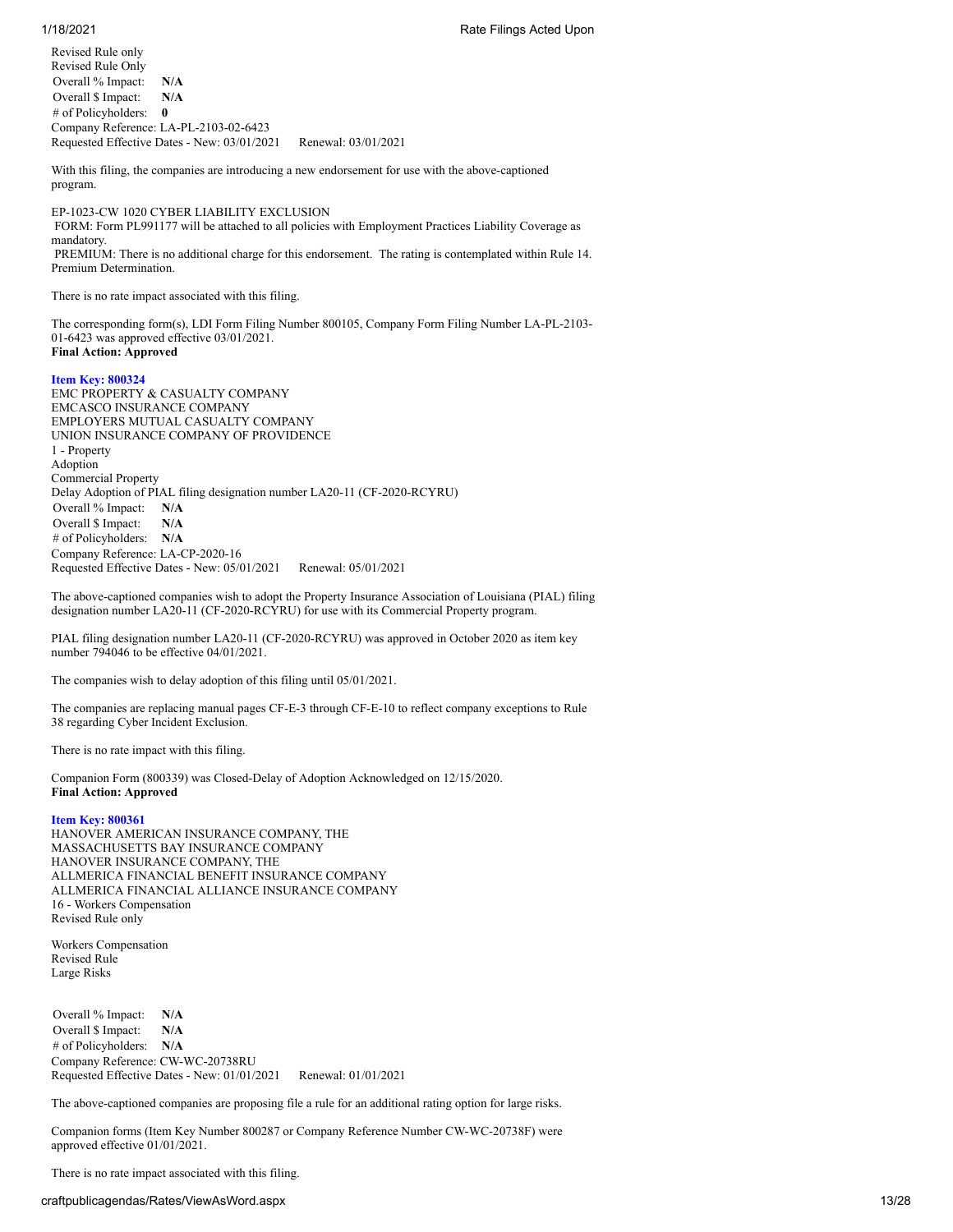## **Final Action: Approved**

# **Item Key: 800387**

IMPERIAL FIRE AND CASUALTY INSURANCE COMPANY 19 - Private Passenger Automobile Revised Rate and Rule

Private Passenger Automobile IFAC 6.0 Program Revised Rate and Rule

• Base Rates

- Advanced Quote Discount
- Work from Home Discount
- MVR Pass Thru Fee

Overall % Impact: **-2.200** Overall \$ Impact: **\$-787,513** # of Policyholders: **12847** Company Reference: 2021\_IFAC6.0\_RATE\_01 Requested Effective Dates - New:  $01/29/2021$  Renewal: 03/06/2021

The last rate revision to this program was -0.006 or -\$2028.00 which was approved under LDI Item Key Number 791325 effective 10/09/2020 for new business and 11/14/2020 for renewal business.

With this filing, the company proposes to revise the following:

- Revise the base rates by coverage;
- Revise the factors for the Advanced Quote Discount;
- Introduce the Work from Home Discount; and
- Revise the MVR Pass Thru Fee

The rate impact associated with this filing is -2.2% or -\$787,513 affecting 12,847 policyholders.

## **Final Action: Approved**

## **Item Key: 800440**

AMERISURE MUTUAL INSURANCE COMPANY AMERISURE INSURANCE COMPANY AMERISURE PARTNERS INSURANCE COMPANY 17 - Other Liability Non-Adoptions Non-Adoption of ISO Filing Designation No. ISO Increased Limit Factor Revision Overall % Impact: **N/A** Overall \$ Impact: **N/A** # of Policyholders: **0** Company Reference: LA-ISO-LI-GL-2020-185 Requested Effective Dates - New: 03/01/2021 Renewal: 03/01/2021

With this filing, the companies are proposing to non-adopt Insurance Services Office, Inc., (ISO) filing designation number GL-2020-IALL1.

There is no rate impact associated with this filing. **Final Action: Approved**

## **Item Key: 800456**

AmGUARD Insurance Company 9 - Inland Marine Revised Rule only Commercial Inland Marine Revised Rule

Overall % Impact: **N/A** Overall \$ Impact: **N/A** # of Policyholders: **N/A** Company Reference: 2021-02-01-LA-IM-R-GARAGE Requested Effective Dates - New: 02/01/2021 Renewal: 02/01/2021

The above-captioned company is revising rule 3 of its manual.

There is no rate impact associated with this filing. **Final Action: Approved**

**Item Key: 800500** EMPLOYERS INSURANCE COMPANY OF WAUSAU

craftpublicagendas/Rates/ViewAsWord.aspx 14/28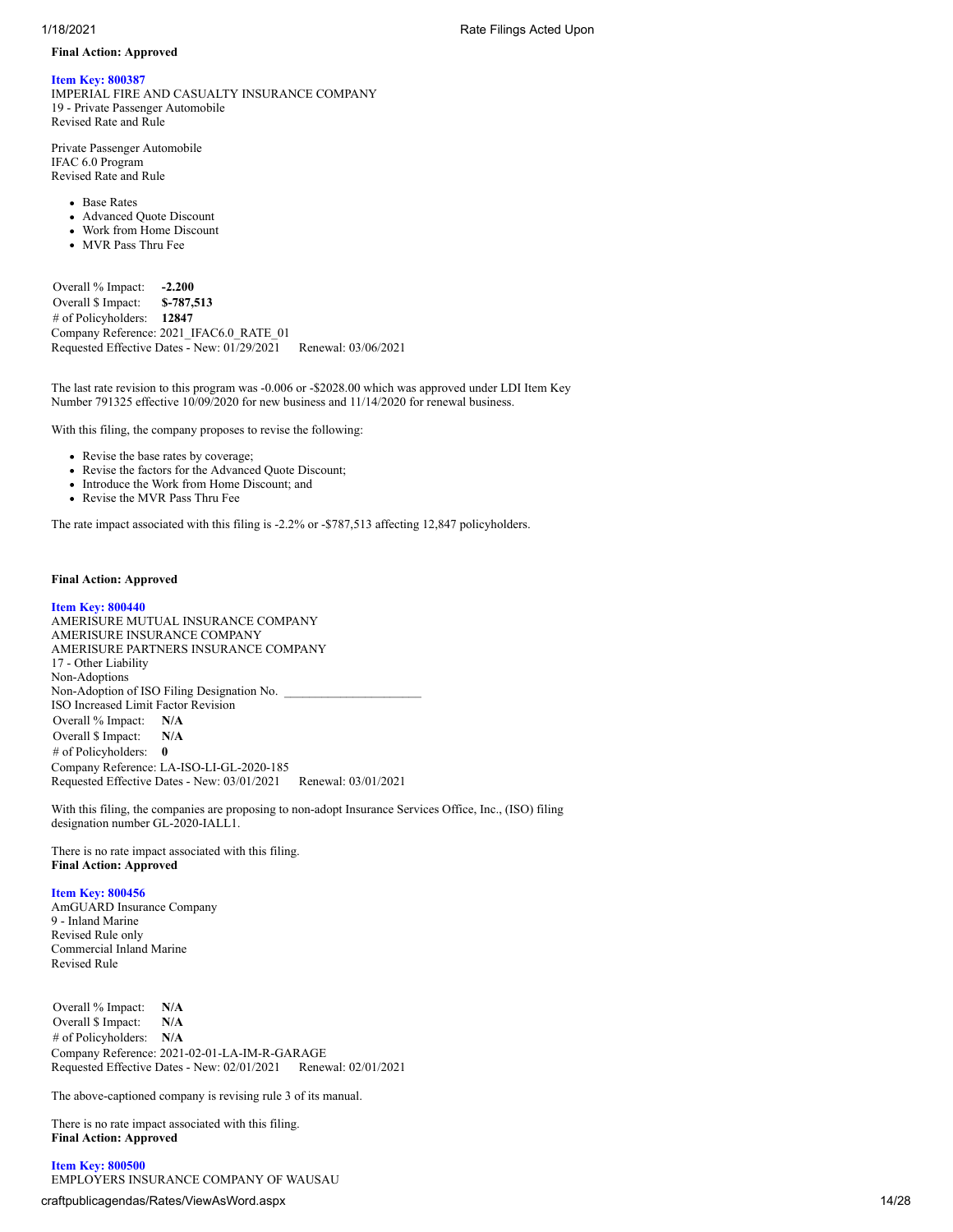LM INSURANCE CORPORATION FIRST LIBERTY INSURANCE CORPORATION, THE 1 - Property Revised Rule only Commercial Property Premier Property Protector Revision of Rule 9. Basic Forms Applicable Overall % Impact: **N/A** Overall \$ Impact: **N/A** # of Policyholders: **N/A** Company Reference: 2020-MU-323-PY-PH-R Requested Effective Dates - New: 04/01/2021 Renewal: 04/01/2021

The above-captioned companies wish to revise a rule for use with its Commercial Property - Premier Property Protector Program.

With this filing, the companies wish to add Actual Case Value to Rule 9. Basic Forms Applicable.

The addition reads as follows:

E. Attach Actual Cash Value - Defined PY 04 20 to all policies.

There is no rate impact associated with this filing.

Companion Form (800556) was approved on 12/22/2020. **Final Action: Approved**

## **Item Key: 800534**

This is a Test Company 19 - Private Passenger Automobile Confidential Model Information LexisNexis Risk Solutions

Private Passenger Automobile Attract One 5.0 Insurance Score Confidential Model Information Introduction Overall % Impact: **N/A** Overall \$ Impact: **N/A** # of Policyholders: **N/A** Company Reference: LXNX-132641460 With this filing, the company proposes to introduce the Attract One 5.0 Insurance Score Model which provides a relative rank of policies by relative adjusted loss cost so that higher scores indicate a lower risk of loss. **Final Action: Approved**

**Item Key: 800641** ACCREDITED SURETY AND CASUALTY COMPANY, INC. 19 - Commercial Automobile

Initial Rate and Rule Commercial Automobile Novum LumberPro Program Initial Rate and Rule Overall % Impact: **N/A** Overall \$ Impact: **N/A** # of Policyholders: **N/A** Company Reference: NLP-LA-CA-20-2 Requested Effective Dates - New: 01/01/2021 Renewal: N/A

With this filing, the company proposes to introduce the rates and rule for the Novum LumberPro Program. This program will be offered on a monoline and package basis with the same rates.

This program will utilize Insurance Services Office, Inc. (ISO) loss costs, rules, and rating plans with company exceptions.

The company is proposing to adopt the following Insurance Services Office, Inc. (ISO) designations for use with this program:

| <b>ISO Designation</b> | <b>LDI Item Key Number</b> | <b>Effective Date Approved for ISO</b> |
|------------------------|----------------------------|----------------------------------------|
| CA-2020-BRLB1          | 778280                     | 11/1/2020                              |
| $CA-2020-BRLA1$        | 778265                     | 11/1/2020                              |
| CA-2019-BRLA1          | 742792                     | 11/1/2019                              |
| $CA-2014-BRLA1$        | 308959                     | 11/1/2014                              |
| $CA-2013-RBILC$        | 299772                     | 2/1/2014                               |
| $CA-2012- RZRLC$       | 292515                     | 1/1/2014                               |
| $CA-2012-RADLC$        | 283374                     | 10/1/2013                              |
| $CA-2011-BRLA1$        | 259210                     | 12/1/2010                              |
| CA-2009-RLC09          | 248259                     | 8/1/2010                               |

## craftpublicagendas/Rates/ViewAsWord.aspx 15/28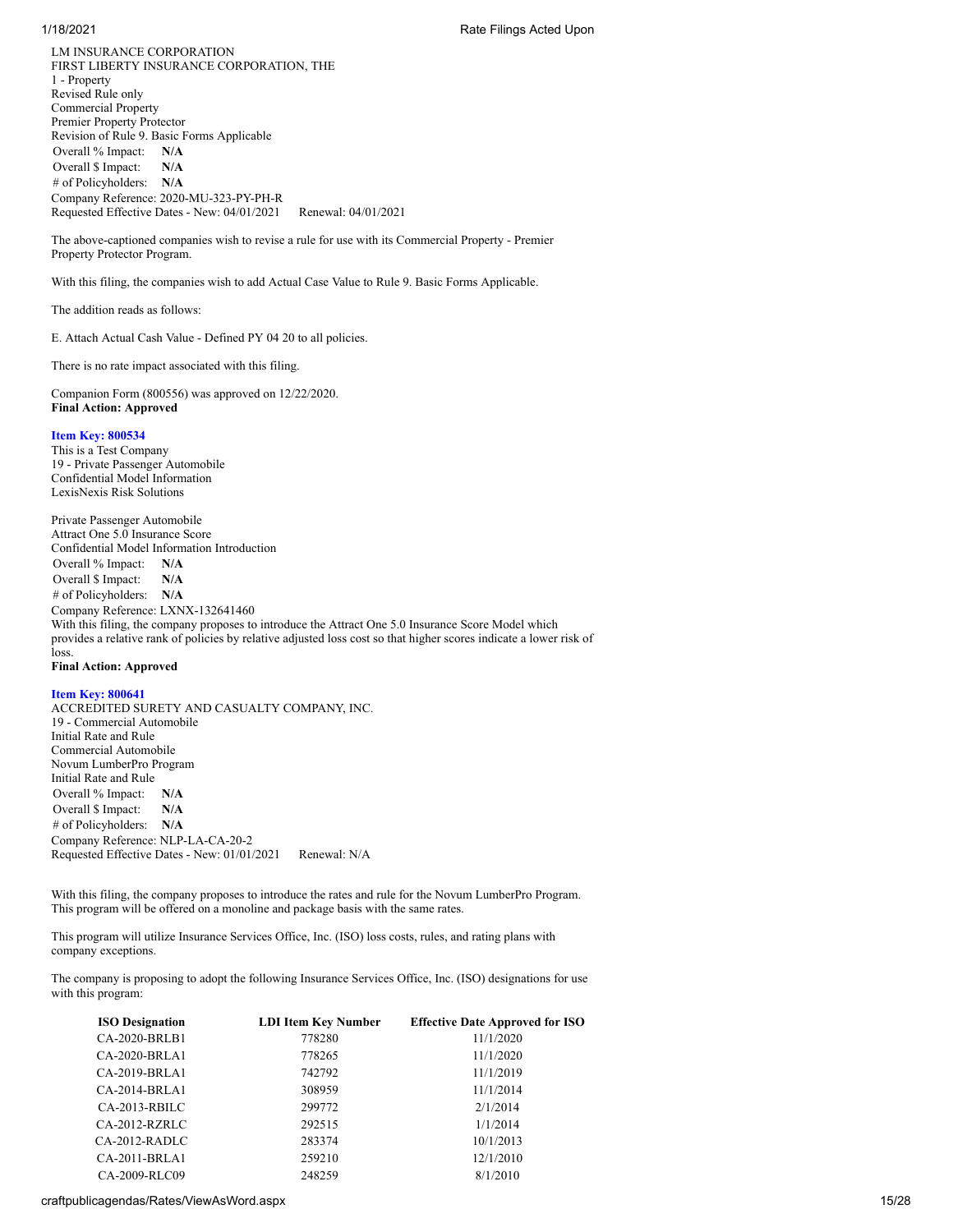| 1/18/2021                     |        | Rate Filings Acted Upon |
|-------------------------------|--------|-------------------------|
| CL-2019-OMPR1                 | 767099 | 7/1/2020                |
| CL-2019-OMJRU                 | 743844 | 12/1/2019               |
| CL-2016-RRU1                  | 335944 | 11/1/2016               |
| CA-2020-IALL1                 | 778321 | 11/1/2020               |
| CA-2018-IALL1                 | 706580 | 11/1/2018               |
| CA-2015-ROCP1                 | 382645 | N/A                     |
| $CA-2014-RPAC1$               | 308956 | 11/1/2014               |
| CA-2013-RVTS2                 | 306369 | 10/1/2014               |
| CA-2013-RBIRU                 | 299776 | 2/1/2014                |
| CA-2012-RZR1                  | 292543 | 1/1/2014                |
| CA-2012-RADRU                 | 283371 | 10/1/2013               |
| CA-2012-RADRU (Amendment)     | 284282 | 10/1/2013               |
| CA-2011-RCP1                  | 274483 | 1/1/2012                |
| CA-2009-RRU1                  | 244596 | 10/1/2009               |
| CA-2009-RRU09                 | 248259 | 8/1/2010                |
| CA-2008-ORU1                  | 239465 | 6/1/2009                |
| CA-2005-RCP1                  | 20729  | 2/1/2006                |
| $CA-2005-ORU01$ Amendment #1  | 21235  | 4/1/2006                |
| $CA-2005-ORU01$ Amendment # 2 | 25444  | 8/1/2007                |
| $CA-2005-ORU01$ Amendment # 3 | 25660  | 8/1/2007                |
| CA-2003-RRU03                 | 14342  | 1/1/2004                |
| CA-2000-RAPD1                 | 140    | 7/1/2001                |
| RP-2018-RAL18                 | 695471 | 11/1/2018               |
| RP-2018-RPD18                 | 695473 | 11/1/2018               |
| RP-2016-RCP16                 | 388190 | 8/1/2017                |
| RP-2016-RRP16                 | 388183 | 8/1/2017                |
|                               |        |                         |

The company is proposing to utilize the following Loss Cost Multipliers (LCM):

| Coverage               | <b>Proposed LCM</b> |
|------------------------|---------------------|
| Liability              | 1.580               |
| <b>Physical Damage</b> | 1.437               |

The company is proposing to utilize the following Expected Loss Ratios (ELR):

| Coverage        | <b>Proposed ELR</b> |
|-----------------|---------------------|
| Liability       | 57.5%               |
| Physical Damage | 63.0%               |

The corresponding form filing has been approved under company tracking number NLP-LA-CA-20-1, LDI Item Key Number 800398, effective 1/1/2021.

## **Final Action: Approved**

## **Item Key: 800656**

Watford Insurance Company 19 - Commercial Automobile Delayed Adoption

Commercial Automobile Sticks Program Delayed Adoption

ISO Designation CA-2019-RRU19

Overall % Impact: **N/A** Overall \$ Impact: **N/A** # of Policyholders: **N/A** Company Reference: WIC-20-233-RU Requested Effective Dates - New: 07/01/2021 Renewal: 07/01/2021

With this filing, the company proposes to delay the adoption of Insurance Services Office, Inc. (ISO) designation CA-2019-RRU19, which was approved for ISO under LDI Item Key Number 770756 effective 2/1/2021, until 7/1/2021.

There is no rate impact associated with this filing. **Final Action: Approved**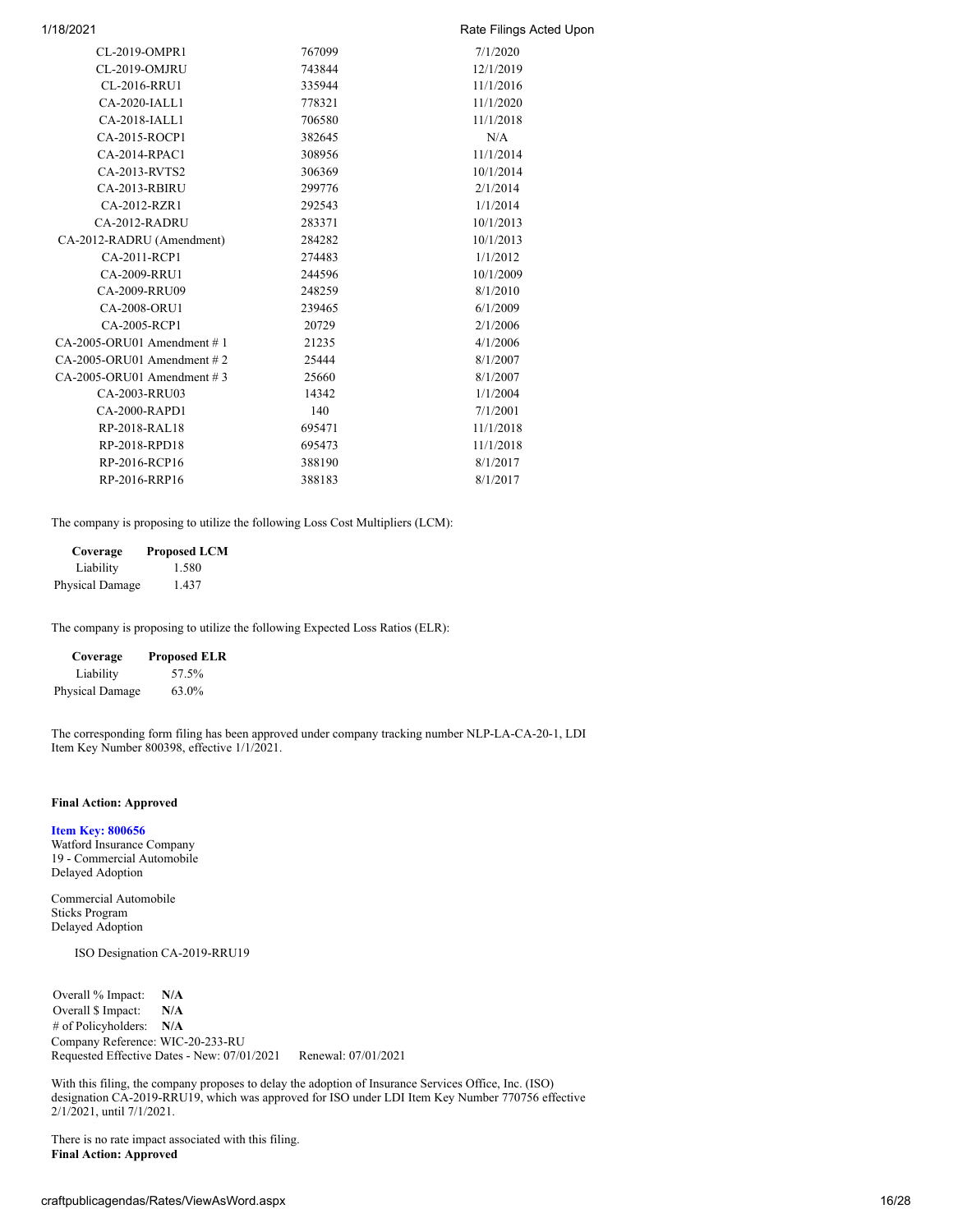## **Item Key: 800728**

Berkshire Hathaway Direct Insurance Company 5 - Commercial Multiple Peril Revised Rate and Rule

Commercial Multiple Peril 3 Pager Program

Overall % Impact: **N/A** Overall \$ Impact: **N/A** # of Policyholders: **0** Company Reference: 2021-3-1-LA- 3PGR RATE/RULE Requested Effective Dates - New: 03/01/2021 Renewal: 03/01/2021

This company's initial rates/rules for the above-captioned program was filed and approved under the "Prior Approval" provision, Item Key No. 777905, effective June 1, 2020 for new business.

The company is making the following revisions:

- Commercial Auto
- Updating rates/rules to introduce insurance credit scoring as well as changing several tables.
- Other Liability Lines
- Lowering defense outside of limits factors.
- Professional Liability
- Adjusting rates. • General Liability
- Introducing size of risk factors regarding the exposure base.

The company states that it is not writing any business in Louisiana; therefore, there is no inforce impact to

## insureds.

**Final Action: Disapproved** Inadequate company response to SERFF "Objection Letter" dated December 30, 2020.

## **Item Key: 800751**

SENTRY SELECT INSURANCE COMPANY 1 - Property Revised Rule only Commercial Property Dealer Operations Amend previous filing (798254) to include correct manual page CF-CE-3. Amended to included correct manual page CF-CE-4, CF-CE-5 & CF-CE-10. Overall % Impact: **N/A** Overall \$ Impact: **N/A** # of Policyholders: **N/A** Company Reference: LA - PROPERTY - LOI DEDUCTIBLE V2 - SSIC-DO Requested Effective Dates - New: 04/01/2021

The above-captioned company wishes to amend its previously approved filing for use with its Commercial Property Dealer Operations Program.

In its previous filing (item key #798254), the company inadvertently submitted the incorrect manual pages.

With this filing, the company wishes to submit a revised copy of its manual page CF-CE-3.

In addition, the following manual pages should not have been submitted with any changes and should remain on the previous filing (item key #708121):

CF-CE-4 CF-CE-5 CF-CE-10

There is no rate impact associated with this filing. **Final Action: Approved**

# **Item Key: 800811**

FOREMOST INSURANCE COMPANY GRAND RAPIDS, MICHIGAN 19 - Private Passenger Automobile PPA Symbol Updates Private Passenger Automobile Distinct Choice (Select 2.5) Program PPA Symbol Update Overall % Impact: **N/A** Overall \$ Impact: **N/A** # of Policyholders: **N/A** Company Reference: LA-SELECT 2.5-2020Q4-SYM Requested Effective Dates - New: 12/15/2020 Renewal: 12/15/2020

With this filing, the company proposes to introduce additional symbols.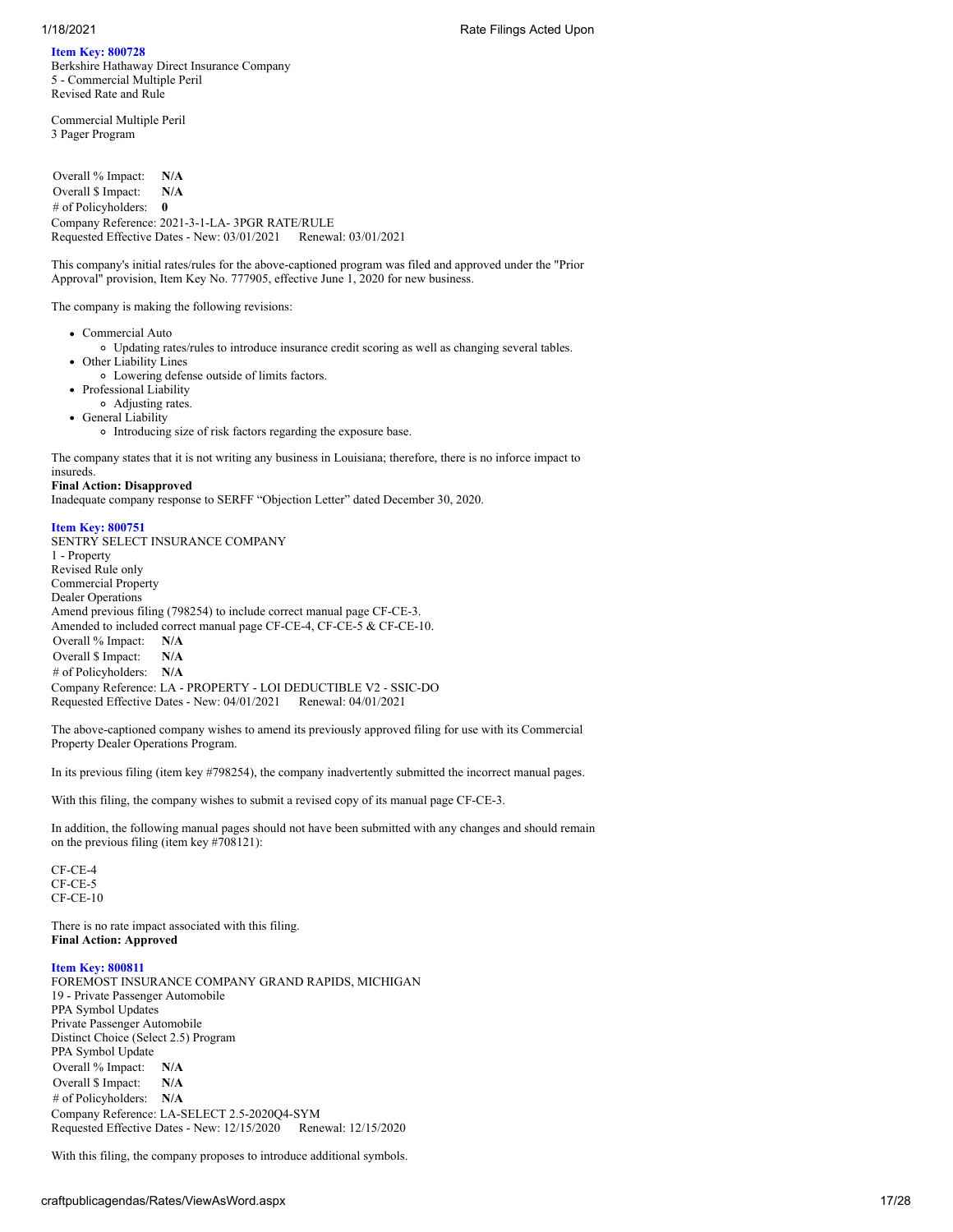There is no rate impact associated with this filing. **Final Action: Disapproved** The company did not respond to Mr. Jason Furlong's SERFF "Objection Letter" dated December 22, 2020 within the allotted timeframe.

## **Item Key: 800903**

MARKEL AMERICAN INSURANCE COMPANY MARKEL INSURANCE COMPANY 1 - Property Revised Rate and Rule Commercial Property Masonic Temples 2020 Program Revised manual page for new Endorsement MCP 1261 & MCP 1262 New Manual Page MCP 1263 Overall % Impact: **N/A** Overall \$ Impact: **N/A** # of Policyholders: **N/A** Company Reference: 2010RR033-PROP Requested Effective Dates - New: 03/01/2021 Renewal: 03/01/2021

The above-captioned companies wish to submit new and revised manual pages to be used with their Commercial Property Masonic Temples 2020 program.

The companies are introducing revised manual pages to be utilized with their Commercial Property Extension Endorsements and new manual pages to be utilized with their Windstorm or Hailstorm Deductibles.

### **Revised Manual Page**

## **MC-CP-CWR-RR-11 (1/1/2021)**

Revised manual page introduces a rule to accompany new endorsement, MCP 1261, Benevolent Social Organizations Advantage Commercial Property Enhancement and MCP 1262, Benevolent Social Organizations Prime Commercial Property Enhancement. Because the coverages are similar to the companies' currently approved commercial property enhancements, they propose the same rate.

## **New Manual Page**

## **MC-CP-CWR-RR-37 (1/1/2021)**

New manual page introduces a rule to accompany new endorsement, MCP 1263, Windstorm or Hail Percentage Deductible by Location (With Minimum Deductible Each Occurrence). The proposed factors are based upon the factors contained in a competitor filing.

These new coverages are optional.

The proposed rates are based on and similar to competitor's rates.

There is no rate impact associated with this filing.

Companion Form (800916) was approved on 1/12/2021.

**Final Action: Approved** Contingent upon form(s) approval, LDI Form Filing No. 800916, Company Form Filing No. 2010FF033- PROP.

### **Item Key: 800918**

Rural Community Insurance Company 2 - Crop Revised Rate only 2021CROP-HAIL INSURANCE RATE Overall % Impact: **N/A** Overall \$ Impact: **N/A** # of Policyholders: **0** Company Reference: RC21CH-1 Requested Effective Dates - New: 01/03/2021 Renewal: 01/03/2021

The above-captioned company for the above-captioned program wish to file a rate revision for their Crop Hail Corn Wind optional endorsement.

- The corn wind coverage will increase to \$2.00 and corn with extra harvest 3xpense (EHE) will increase to \$2.50.
- The rate difference between the two is for the additional extra harvest expense (EHE) coverage offered when electing that coverage.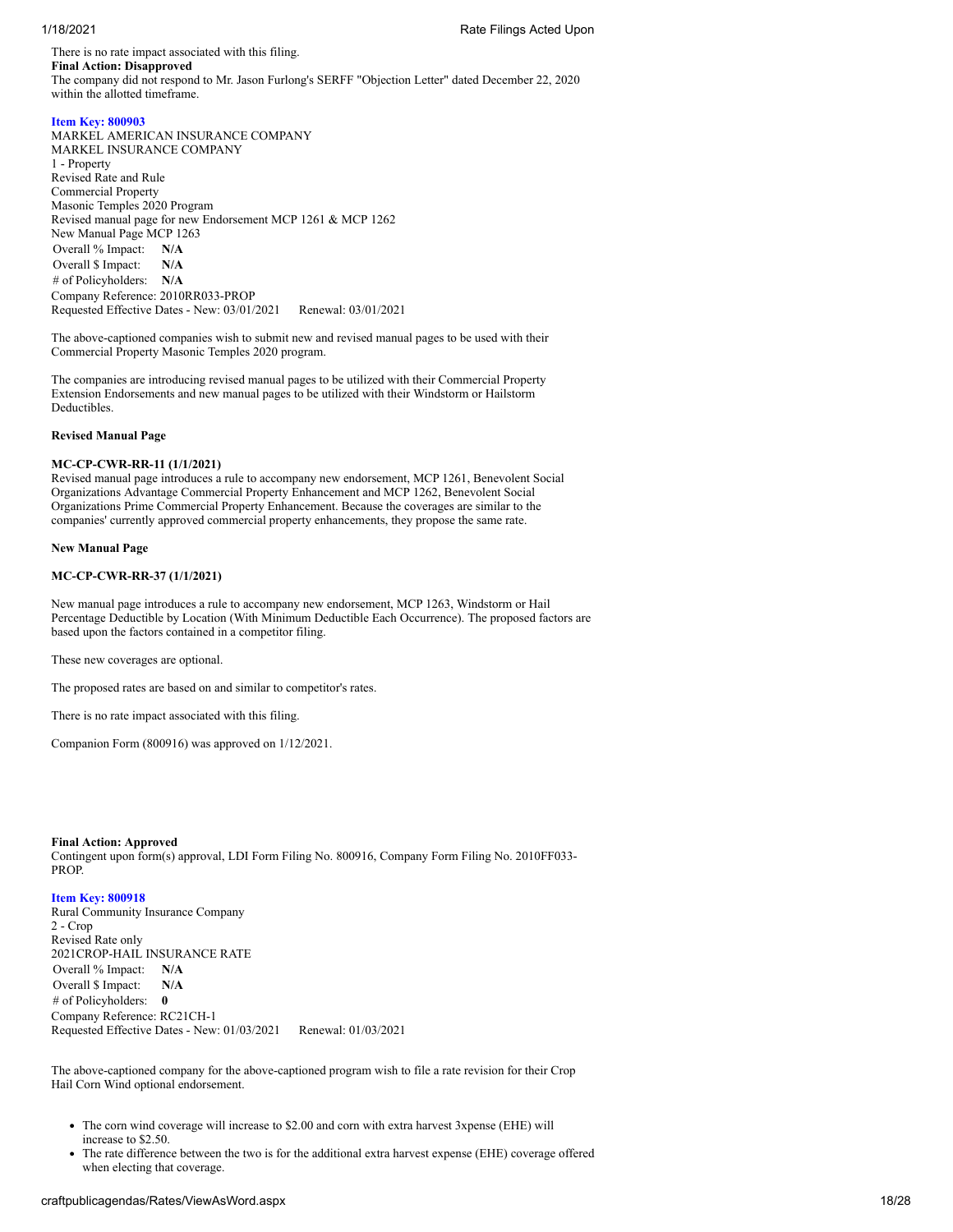This endorsement will remain to only be offered in the following parishes for 2021: Avoyelles, Bienville, Bossier, Caddo, Caldwell, Catahoula, Claiborne, Concordia, De Soto, East Carroll, Franklin, Grant, Jackson, La Salle, Lincoln, Madison, Morehouse, Natchitoches, Quachita, Rapides, Red River, Richland, Sabine, Tensas, Union, Vernon, Webster, West Carroll, & Winn.

There are **0** Louisiana policies and the rate increase impacts corn only so the total impact is **0%**.

## **Final Action: Approved**

**Item Key: 800948**

Watford Insurance Company 19 - Commercial Automobile Delayed Adoption

Commercial Automobile Truckers Program Delayed Adoption

ISO Designation CA-2019-RRU19

Overall % Impact: **N/A** Overall \$ Impact: **N/A** # of Policyholders: **N/A** Company Reference: WIC-20-233-RU-WELTP Requested Effective Dates - New: 07/01/2021 Renewal: 07/01/2021

With this filing, the company proposes to delay the adoption of Insurance Services Office, Inc. (ISO) designation CA-2019-RRU19, which was approved for ISO under LDI Item Key Number 770756 effective 2/1/2021, until 7/1/2021.

The corresponding form filing has been approved under company tracking number WIC-20-233-F, LDI Item Key Number 800666, effective 7/1/2021.

There is no rate impact associated with this filing. **Final Action: Approved**

### **Item Key: 801011**

BITCO NATIONAL INSURANCE COMPANY BITCO GENERAL INSURANCE CORPORATION 19 - Commercial Automobile Loss Cost Adoption

Commercial Automobile Loss Cost Adoption

ISO Designations CA-2019-RLC19, CA-2019-RRU19, and CA-2019-ROCP1

Overall % Impact: **N/A** Overall \$ Impact: **N/A** # of Policyholders: **N/A** Company Reference: BITCO CA-2019-RLC19 LC / CA-2019-RRU19 RU / CA-2019-ROCP1 OCP RU Requested Effective Dates - New: 10/01/2021 Renewal: 10/01/2021

The last rate revision to this program was +18.4% or \$977,800 which was approved under company tracking number 789730 effective 1/1/2021 for both new and renewal business

With this filing, the companies propose to adopt the following Insurance Services Office, Inc. (ISO) designations:

| <b>ISO Designation</b> | <b>LDI Item Key Number</b> | <b>Effective Date Approved for ISO</b> |
|------------------------|----------------------------|----------------------------------------|
| CA-2019-RLC19          | 770760                     | 2/1/2021                               |
| CA-2019-RRU19          | 770756                     | 2/1/2021                               |
| $CA-2019-ROCP1$        | 770763                     | 2/1/2021                               |

The companies are not proposing to revise the current Loss Cost Multiplier (LCM) which are as follows:

| Coverage        | <b>LCM</b> |
|-----------------|------------|
| Liability       | 1.228      |
| Physical Damage | 2.230      |

There is no rate impact associated with this filing. **Final Action: Approved**

## **Item Key: 801025**

GREAT AMERICAN INSURANCE COMPANY GREAT AMERICAN ASSURANCE COMPANY GREAT AMERICAN INSURANCE COMPANY OF NEW YORK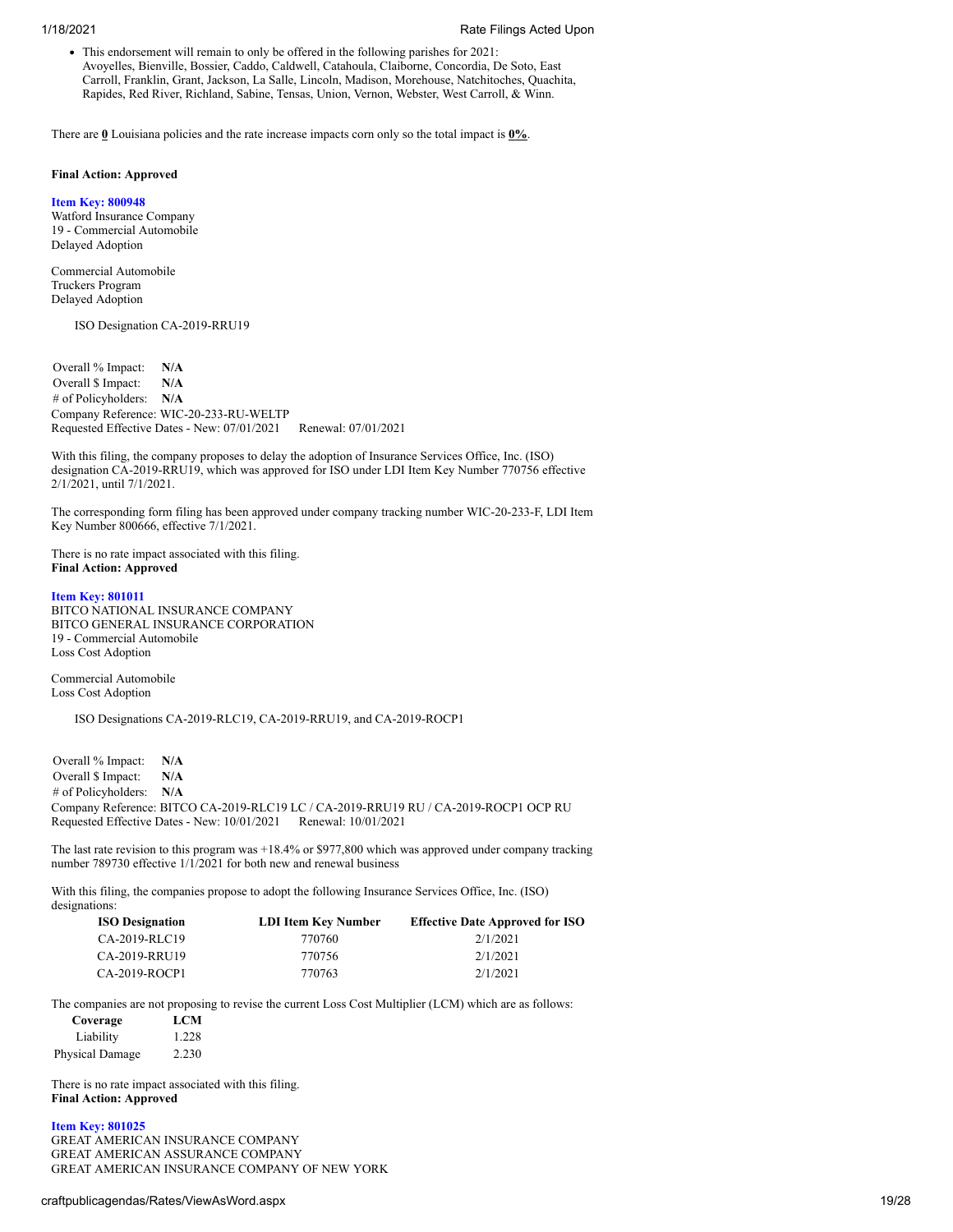GREAT AMERICAN ALLIANCE INSURANCE COMPANY 1 - Property Adoption Commercial Property Delay-Adoption of PIAL filing designation number LA20-11 (CF-2020-RCYRU) Overall % Impact: **N/A** Overall \$ Impact: **N/A** # of Policyholders: **N/A** Company Reference: 02-010A - 20180 Requested Effective Dates - New: 07/01/2021 Renewal: 07/01/2021

The above-captioned companies wish to adopt the Property Insurance Association of Louisiana's (PIAL) filing designation number LA20-11 (CF-2020-RCYRU).

PIAL filing designation number LA20-11 (CF-2020-RCYRU) was approved in October 2020 as item key # 794046 to be effective 04/01/2021.

The company wishes to delay adoption of this filing until 07/01/2021.

There is no rate impact associated with this filing.

Companion Form (801041) was Closed-Delayed Adoption on 01/08/2021. **Final Action: Approved**

## **Item Key: 801029**

AMERICAN AUTOMOBILE INSURANCE COMPANY 19 - Commercial Automobile Delayed Adoption

Commercial Automobile Delayed Adoption

ISO Designation CA-2019-RRU19

## **\*\*\*\*\*WITHDFRAWN BY COMPANY\*\*\*\*\***

Overall % Impact: **N/A** Overall \$ Impact: **N/A** # of Policyholders: **N/A** Company Reference: NLACA0120RATE Requested Effective Dates - New: 07/01/2021 Renewal: 07/01/2021

## **\*\*\*\*\*WITHDRAWN BY COMPANY\*\*\*\*\***

**Final Action: Withdrawn** Withdrawn by company, Ms. Lilia Francisco's SERFF "Response Letter" dated January 7, 2021.

### **Item Key: 801124**

ALLSTATE PROPERTY AND CASUALTY INSURANCE COMPANY 19 - Private Passenger Automobile Revised Rate only

Private Passenger Auto Private Passenger Auto Program Rate Revision

- Early Signing Discount
- Rate Adjustment Factors

Overall % Impact: **-3.000%** Overall \$ Impact: **\$-11,056,760** # of Policyholders: **134179** Company Reference: R52712: Rate Decrease Requested Effective Dates - New: 04/05/2021 Renewal: 04/05/2021

The last rate revision to this program was -0.1% or \$-375,582 which was approved under LDI Item Key Number 798375 effective 3/22/2021.

With this filing, the company proposes to amend the following factors:

• Early Signing Discount

• Rate Adjustment Factors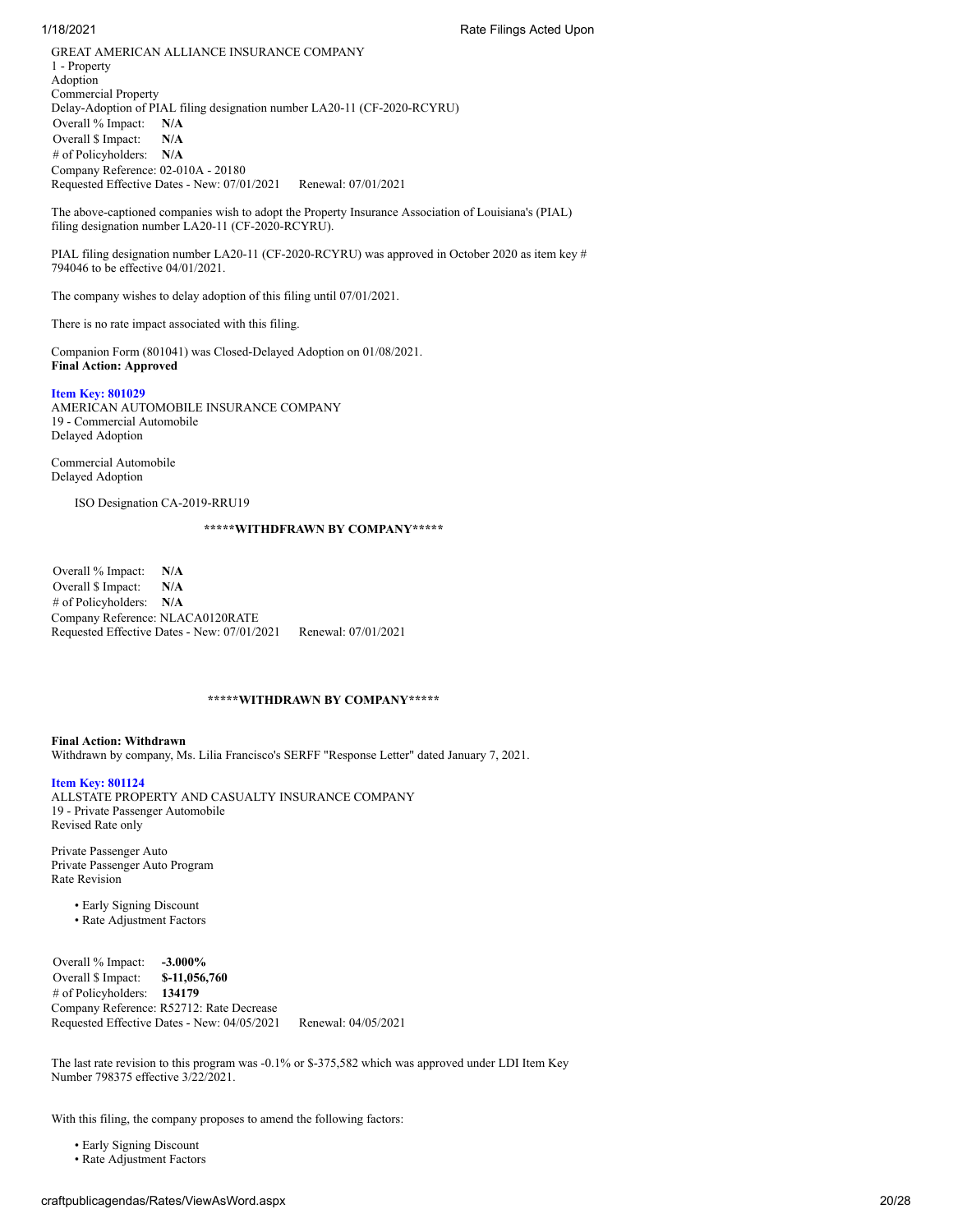The rate impact associated with this filing is -3.0% or \$-11,056,760 affecting 134,179 policyholders effective 4/5/2021 for new and renewal business.

## **Final Action: Approved**

#### **Item Key: 801125**

AMERICAN FAMILY HOME INSURANCE COMPANY AMERICAN SOUTHERN HOME INSURANCE COMPANY 1 - Property Revised Rate and Rule Commercial Property Public Entity Program Overall % Impact: **N/A** Overall \$ Impact: **N/A** # of Policyholders: **N/A** Company Reference: MUN-EB-PE-LA-2002R The above-captioned companies propose a revision for use with their Commercial Property Public Entity program.

With this filing, the companies discovered that two rates for Equipment Breakdown were transposed in a previous filing (792276).

The companies now wish to correct as follows:

| Coverage                                                                                             | Current | <b>Revised</b> |
|------------------------------------------------------------------------------------------------------|---------|----------------|
| Equipment Breakdown - Educational<br><i>Institutions</i>                                             | 0.0153  | 0.0063         |
| Equipment Breakdown - All Other                                                                      | 0.0063  | 0.0153         |
| The rates were implemented correctly, therefore there is no rate impact associated with this filing. |         |                |
| <b>Final Action: Approved</b>                                                                        |         |                |

### **Item Key: 801127**

ALLSTATE INSURANCE COMPANY 19 - Private Passenger Automobile Revised Rate only

Private Passenger Automobile Voluntary Private Passenger Auto Program Revised Rate

Rate Adjustment Factors

Overall % Impact: **-3.000%** Overall \$ Impact: **\$-3,305,835** # of Policyholders: **40614** Company Reference: R52711: Rate Decrease Requested Effective Dates - New: 04/05/2021 Renewal: 04/05/2021

The last rate revision to this program was 0.9% or \$1,233,660 which was approved under LDI Item Key Number 339648 effective 11/28/2016.

With this filing, the company proposes to amend the Rate Adjustment Factors.

The rate impact associated with this filing is -3.0% or \$-3,305,835 affecting 40,614 policyholders effective 4/5/2021 for new and renewal business.

## **Final Action: Approved**

### **Item Key: 801130**

STAR INSURANCE COMPANY 19 - Commercial Automobile Revised Rate and Rule Commercial Automobile Commercial Auto Program Revised Rate and Rule Overall % Impact: **N/A** Overall \$ Impact: **N/A** # of Policyholders: **N/A** Company Reference: STAR-LA-CA-CYBER LIABILITY-1220 R Requested Effective Dates - New: 01/01/2021 Renewal: 01/01/2021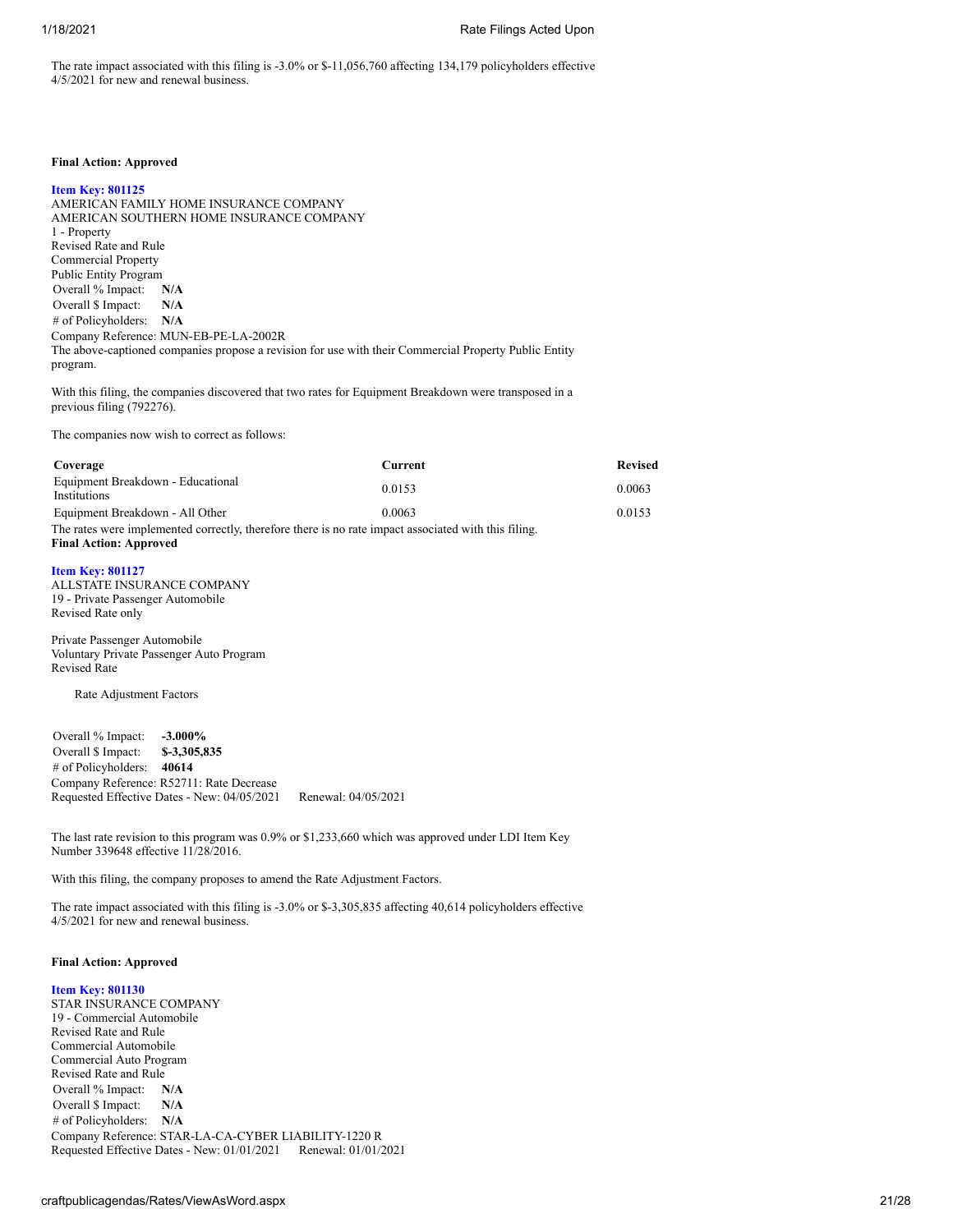The last rate revision to this program had no rate impact and was approved under LDI Item Key Number 742938 effective 6/1/2019 for both new and renewal business.

With this filing, the company is proposing to introduce Cyber Liability coverage. The coverage is designed to provide cyber event insurance protection. The policy has eight coverage components and will be written on a claims-made basis. Policies will have both a claim limit and an annual aggregate limit.

## **Coverages**

- Coverage A Multimedia Liability
- Coverage B Security and Privacy Liability
- Coverage C Privacy Regulatory Defense and Penalties
- Coverage D PCI DSS Liability
- Coverage E Breach Event Costs
- Coverage F System Failure
- Coverage G Cyber Extortion
- Coverage H BrandGuard®

The corresponding form filing has been approved under company tracking number ATG-MU-CYBER LIABILITY-0520 F, LDI Item Key Number 742938, effective 6/1/2019.

There is no rate impact associated with this filing.

## **Final Action: Approved**

## **Item Key: 801198**

Insurance Services Office, Inc. 19 - Private Passenger Automobile Revised Rule only

Private Passenger Automobile Personal Auto Program Rule Revision

• Rule 17

Overall % Impact: **N/A** Overall \$ Impact: **N/A** # of Policyholders: **N/A** Company Reference: PP-2020-RCRRU Requested Effective Dates - New: 06/01/2021 Renewal: 06/01/2021

With this filing, the company proposes to revise Rule 17 to correspond with the percentages detailed in the Actuarial Support of the Explanatory Memo submitted with filing PP-2017-RRU17 (LDI Item Key Number 690716).

There is no rate impact with this filing. **Final Action: Approved**

## **Item Key: 801227**

UNION NATIONAL FIRE INSURANCE COMPANY 17 - Other Liability Initial Rate and Rule Introduction of Personal Liability Policy Program Overall % Impact: **N/A** Overall \$ Impact: **N/A** # of Policyholders: **N/A** Company Reference: UNF 530 RR The above-captioned company wishes to introduce rates and rules for its new Personal Liability Policy Program.

Currently, the company provides contents only coverage and it has discovered that its customers would like to purchase liability coverage as well. Many residential rental companies and landlords include the purchase of liability coverage as a requirement in standard lease agreements. Therefore, the company would like to provide its customers with the opportunity to purchase this valuable, necessary coverage.

The rates and rules for this coverage are as follows:

## **RULE FOR PERSONAL LIABILITY POLICY**

To rate this policy, charge the Personal Liability Policy premium according to the selected payment option shown in the corresponding rate page.

The published rates are based on a Personal Liability limit of \$100,000 and a Medical Payments to Others limit of \$1,000. These are the only available limits, and a \$500 deductible will apply to Personal Liability.

See the Personal Liability Policy for additional information.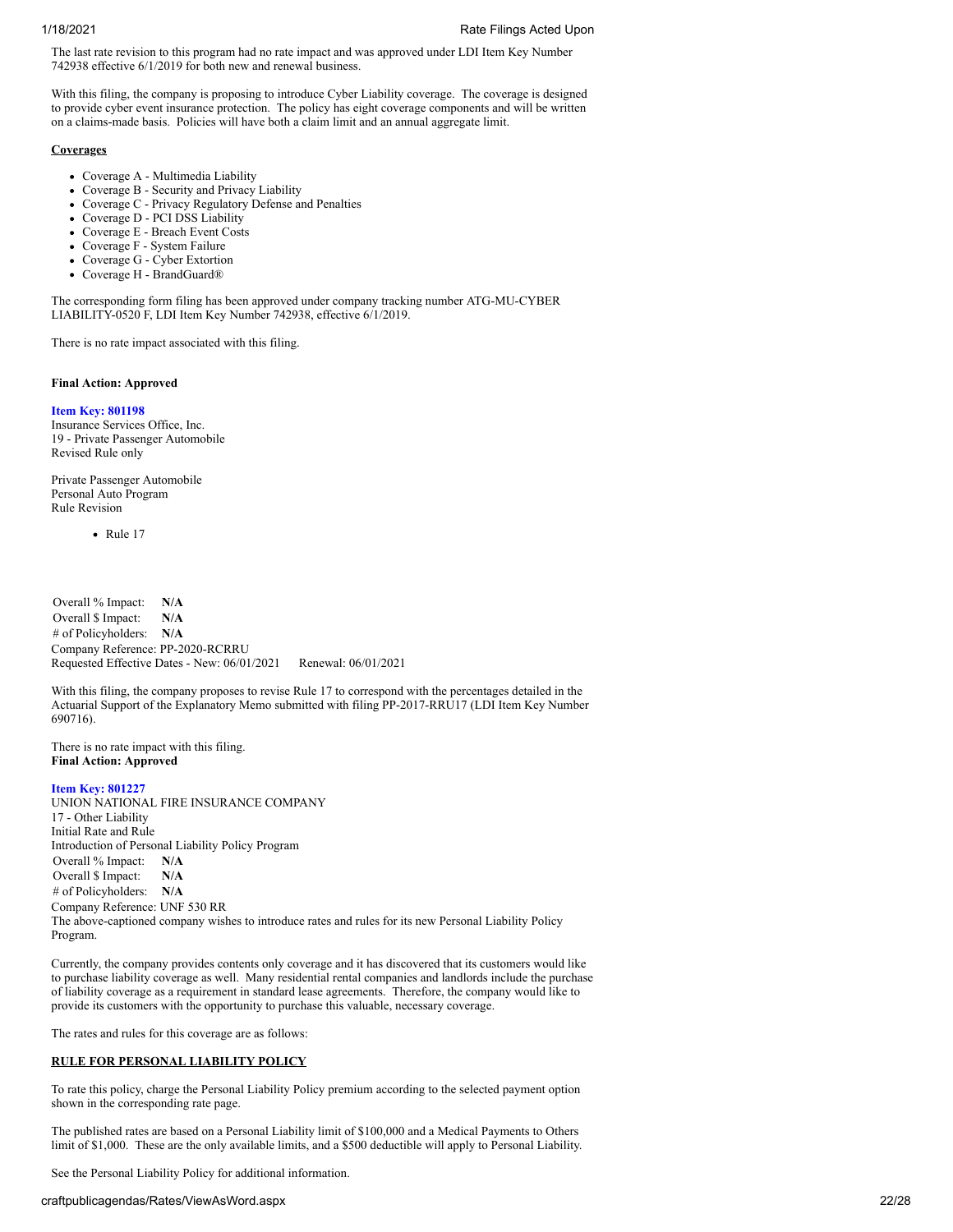## **RATES FOR PERSONAL LIABILITY POLICY**

| Monthly Rate for Personal Liability Policy (EFT)<br>option)     | \$9.30   |
|-----------------------------------------------------------------|----------|
| Monthly Rate for Personal Liability Policy (Non-EFT)<br>option) | \$10.00  |
| Quarterly Rate for Personal Liability Policy                    | \$29.63  |
| Semi-Annual Rate for Personal Liability Policy                  | \$58.52  |
| Annual Rate for Personal Liability Policy                       | \$114.16 |
| There is no rate impact associated with this filing.            |          |

Companion forms (Item Key #801134) were still pending as of January 11, 2021. **Final Action: Approved**

Contingent upon form approval, LDI Form Filing No. 801134, Company Form Filing No. UNF 530 F.

## **Item Key: 801239**

AMERICAN FIRE AND CASUALTY COMPANY OHIO CASUALTY INSURANCE COMPANY, THE OHIO SECURITY INSURANCE COMPANY WEST AMERICAN INSURANCE COMPANY 5 - Commercial Multiple Peril Revised Rule only Commercial Protector® Businessowners Program Rule 16. Mandatory Coverage, Forms, Conditions and Provisions Rule Filing to be used in Conjunction with Cyber Incident Exclusion, Form BP 90 38 Overall % Impact: **N/A** Overall \$ Impact: **N/A** # of Policyholders: **0** Company Reference: 2020-MU-125-BOP-E-R-1 Requested Effective Dates - New: 08/01/2021 Renewal: 08/01/2021

The above-captioned company is revising Rule 16. Mandatory Coverage, Forms, Conditions and Provision for the above-captioned program:

Cyber Incident Exclusion, Form BP 90 38

- This endorsement excludes loss or damage caused directly or indirectly by unauthorized access, introduction of malicious code or virus, or a denial of service attack computer systems and computer software.
- This endorsement is attached to all policies.

The corresponding form(s) filing, LDI Form Filing No. 801193, Company Form Filing No. 2020-MU-125- BOP-E-F, was approved effective August 1, 2021. **Final Action: Approved**

### **Item Key: 801243**

Arch Insurance Company 5 - Commercial Multiple Peril Revised Rule only Businessowners Program Introduction of Co-Work Office Space Risk Class Overall % Impact: **N/A** Overall \$ Impact: **N/A** # of Policyholders: **0** Company Reference: ARCH-20-228

The above-captioned company is filing the following risk class for the above-captioned program:

Co-Work Office Space

- This risk class is for small businesses whose operation are primarily conducted in a leased co
	- work space.
	- A minimum premium of \$300 applies.

## **Final Action: Approved**

### **Item Key: 801323**

National Union Fire Insurance Company of Pittsburgh, PA 5 - Commercial Multiple Peril Revised Rule only

Commercial Package Glatfelter Public Practice Program Rule Filing to be used in Conjunction with Amendment to Pollution Exclusion - Class B Firefighting Foam, Form GGL225 (03-21)

Overall % Impact: **N/A** Overall \$ Impact: **N/A**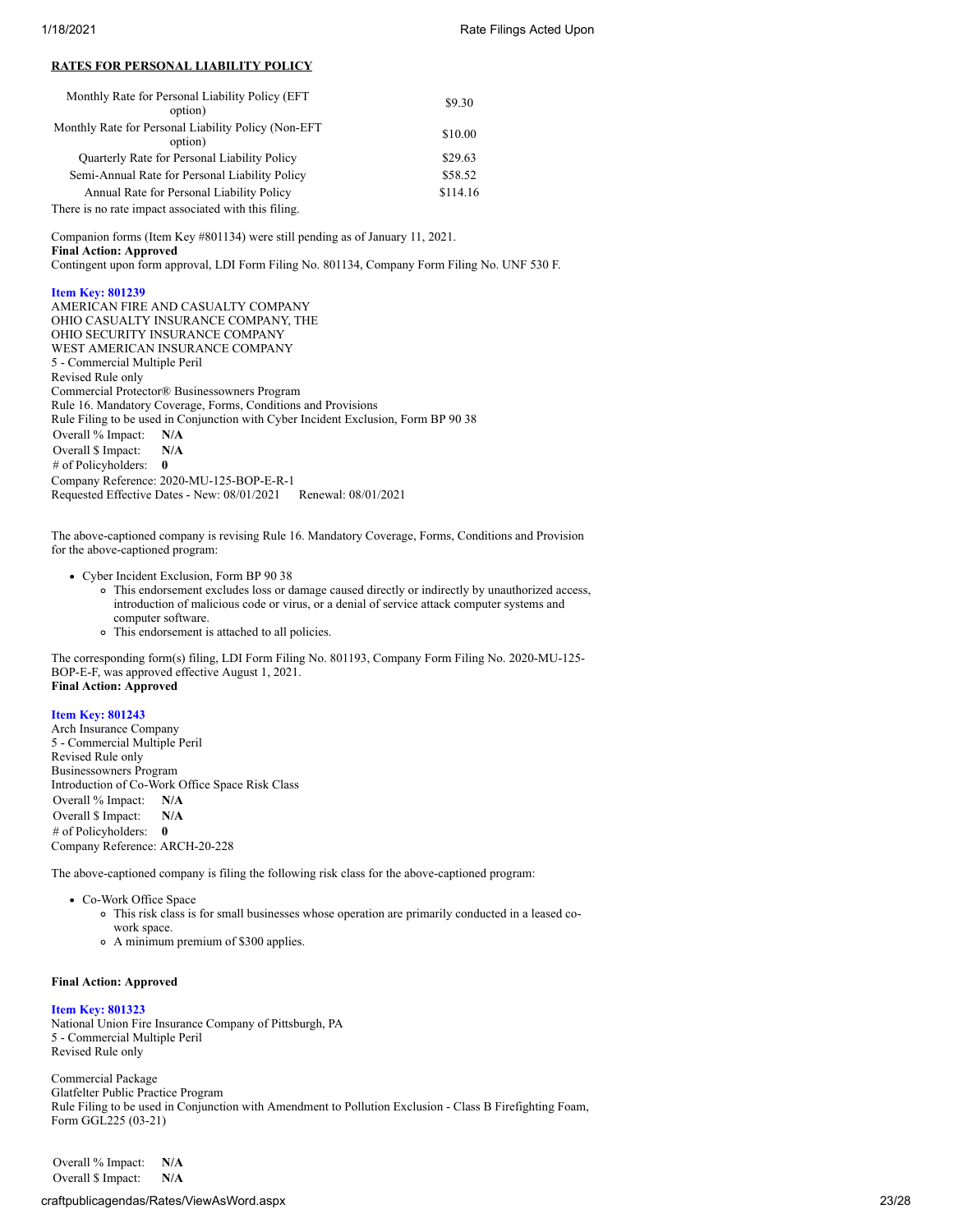# of Policyholders: **0** Company Reference: AIG-20-CMP-19-R Requested Effective Dates - New: 03/01/2021 Renewal: 03/01/2021

The above-captioned company is introducing the following rule to be used in conjunction with Amendment to Pollution Exclusion - Class B Firefighting Foam, Form GGL225 (03-21) for the above-captioned program:

- General Liability
	- Amendment to Pollution Exclusion Class B Firefighting Foam, Form GGL225 (03-21) This endorsement is used with municipal risks that have Emergency Service Operations with a firefighting exposure.

The corresponding companion form(s), LDI Form Filing No. 801249, Company Form Filing No. AIG-20- CMP-19-F was approved effective March 1, 2021.

## **Final Action: Approved**

**Item Key: 801334**

Pharmacists Mutual Insurance Company 17 - Other Liability Revised Rule only

Commercial Umbrella and Excess Commercial Umbrella Program Rule Revision

- Rule 4.1 Exclusion Fungus or Related Perils
- Rule 4.24 Exclusion Sexual Misconduct and Physical Abuse
- Rule 4.32 Exclusion Electronic Smoking Device, Its Vapor, Component Parts, Equipment and  $\bullet$ Accessories
- Rule 4.33 Exclusion Claims by Indirect Third Party Claimants
- Rule 4.34 Exclusion Drug Manufacturing
- Rule 4.35 Exclusion Outsourcing Services
- Rule 4.36 Communicable Disease
- Rule 5.10 Product Redefined

Overall % Impact: **N/A** Overall \$ Impact: **N/A** # of Policyholders: **N/A** Company Reference: LA-UCL-04-21-RU Requested Effective Dates - New: 04/01/2021 Renewal: 04/01/2021

With this filing, the company proposes the following revisions:

Countrywide Manual

- Rule 4.1 Exclusion Fungus or Related Perils Revised to remove the second paragraph, as this will no longer be applicable with the revisions made to the endorsement, and update the endorsement instructions.
- Rule 4.24 Exclusion Sexual Misconduct and Physical Abuse Revised to correspond to the changes made to the endorsement.
- Rule 4.32 Exclusion Electronic Smoking Device, Its Vapor, Component Parts, Equipment and Accessories
- Introduced to provide a rule for form PM 5144.
- Rule 4.33 Exclusion Claims by Indirect Third Party Claimants
- Introduced to provide a rule for form PM 5145. Rule 4.34 Exclusion - Drug Manufacturing
- Introduced to provide a rule for form PM 5146.
- Rule 4.35 Exclusion Outsourcing Services
	- Introduced to provide a rule for form PM 5148.
- Rule 4.36 Communicable Disease
	- 4.36.1 Exclusion Communicable Disease Coverages E and U Introduced to provide a rule for form CU 0728.
	- 4.36.2 Exclusion Communicable Disease Limited Products Excepted Coverages E and U
	- Introduced to provide a rule for form CU 0729.
	- 4.36.3 Exclusion Communicable Disease Prescription Products, Outsourcing Products and Limited Products Excepted - Coverages E and U Introduced to provide a rule for form PM 5150.
- Rule 5.10 Product Redefined
- Revised the rule from "For Future Use" to provide a rule for form PM 5149.
- Louisiana Commercial Umbrella Supplement
	- Rule 4.1 Exclusion Fungus or Related Perils
	- Deleted as the independent endorsement will replace the current endorsement.

The corresponding form filing has been approved under company tracking number LA-UCL-04-21-F, LDI Item Key Number 801270, effective 4/1/2021.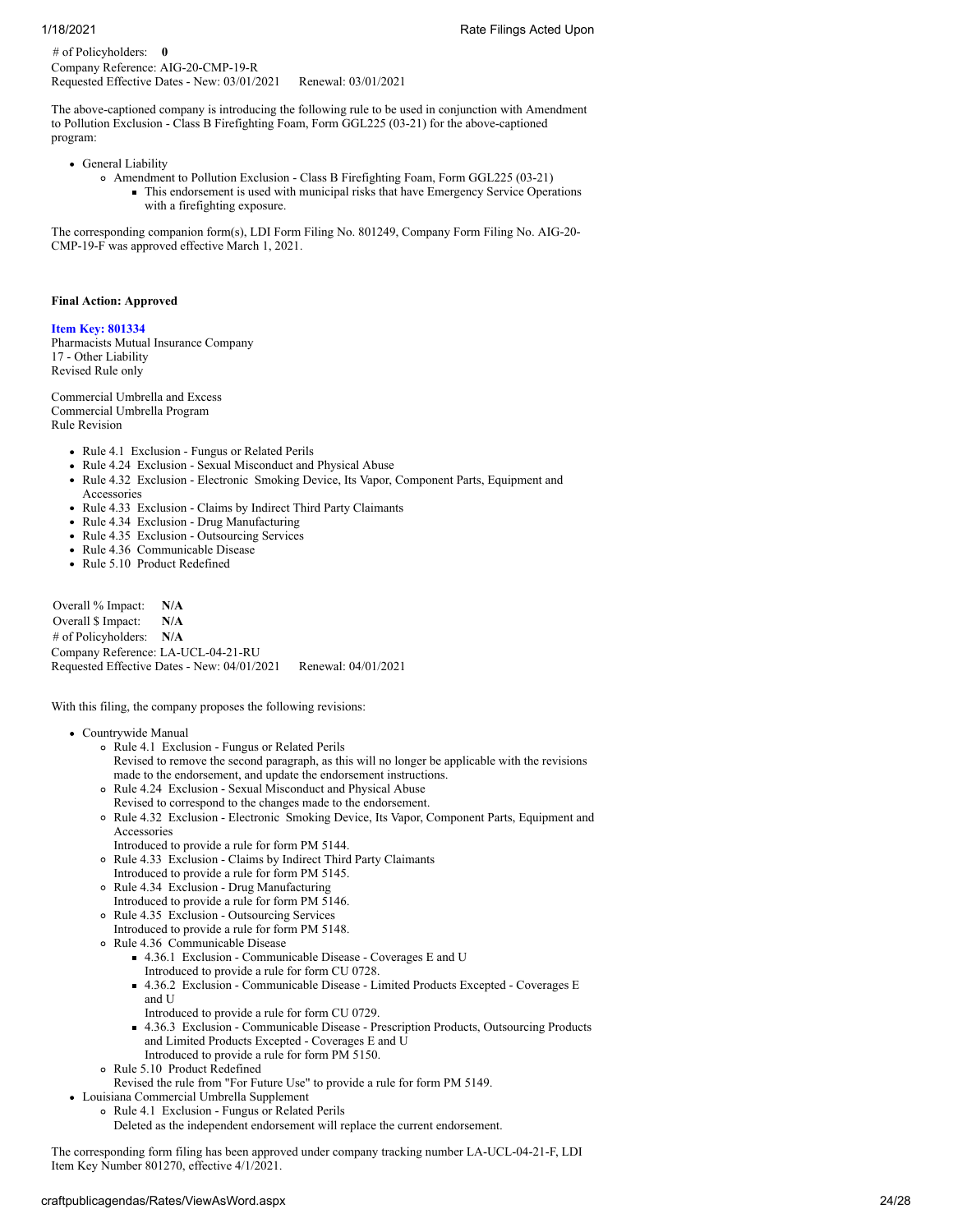There is no rate impact associated with this filing.

## **Final Action: Approved**

## **Item Key: 801340**

Insurance Services Office, Inc. 17 - Other Liability Revised Rule only

Commercial Umbrella and Excess Rule Revision

- Rule 25. Description of Additional Optional Endorsements
- Rule 53. Description of Additional Optional Endorsements

Overall % Impact: **N/A** Overall \$ Impact: **N/A** # of Policyholders: **N/A** Company Reference: CU-2020-ORU20 Requested Effective Dates - New: 08/01/2021 Renewal: 08/01/2021

With this filing, the company proposes the following revisions:

- Rule 25. Description of Additional Optional Endorsements
	- Revise paragraph C.26. to replace the word "solely" with "exclusively".
	- Revise paragraph C.31. to add reference to the following endorsements:
		- CU 34 40 Exclusion Designated Cannabis Products This optional endorsement will exclude liability arising out of scheduled cannabis products.
		- $\blacksquare$ CU 34 41 - Exclusion - Cannabis Products
	- This optional endorsement excludes liability arising out of all cannabis products. Revise paragraph D.6. to replace "load capacity of 2,000 pounds" with "GVWR of 3,000
		- pounds".
	- Introduce paragraph D.19. to add reference to the following endorsements: CU 23 01 - Cannabis Activity Coverage Aggregate Limit
		- This optional endorsement will provide coverage for cannabis activity as defined and subject to the scheduled limit.
		- CU 23 02 Cannabis Exclusion with Hemp Exception Subject to Hemp Aggregate Limit This optional endorsement will include a generally broad exclusion related to cannabis with an exception related to hemp subject to the scheduled limit.
		- CU 23 03 Cannabis Exclusion with Designated Product or Work Exception Subject to Cannabis Products/Completed Operations Aggregate Limit This optional endorsement will exclude injury or damage included in the productscompleted operations hazard and arising out of cannabis except for products or operations shown on the schedule and subject to the limit shown on the schedule.
	- Revise paragraph E.6. for consistency with the corresponding Commercial Auto coverage endorsement.
	- Revise paragraph E.14. to instruct to refer to paragraph E.16. for Excess Auto Dealers Acts, Errors or Omissions Liability Coverage options.
	- Revise paragraph E.16. to provide instruction for the use of the following new endorsements:
		- CU 34 39 Changes to the Bankruptcy or Insolvency Exclusion for Excess Auto Dealers Acts, Errors or Omissions Liability Coverages;
			- CU 34 38 Total Bankruptcy or Insolvency Exclusion for Excess Auto Dealers Acts, Errors or Omissions Liability Coverages; and
			- CU 24 53 Automatic Insured Status for Newly Acquired or Formed Limited Liability
		- Companies Excess Auto Dealers Acts, Errors or Omissions Liability Coverages.
- Rule 53. Description of Additional Optional Endorsements
	- Revise paragraph B.18. to replace the word "solely" with "exclusively".
	- Revise paragraph B.22. to add subparagraphs d. and e. providing instructions on the usage of the following endorsements for use with the Commercial Excess Liability Coverage part:
		- CX 21 89 Exclusion Designated Cannabis Products This optional endorsement will exclude liability arising out of scheduled cannabis products.
		- CX 21 90 Exclusion Cannabis Products
		- This optional endorsement will exclude liability arising out of all cannabis products.

The corresponding form filing has been submitted under company tracking number CU-2020-OFR20.

There is no rate impact associated with this filing.

## **Final Action: Approved**

**Item Key: 801460** Church Mutual Insurance Company, S.I. 5 - Commercial Multiple Peril Revised Rule only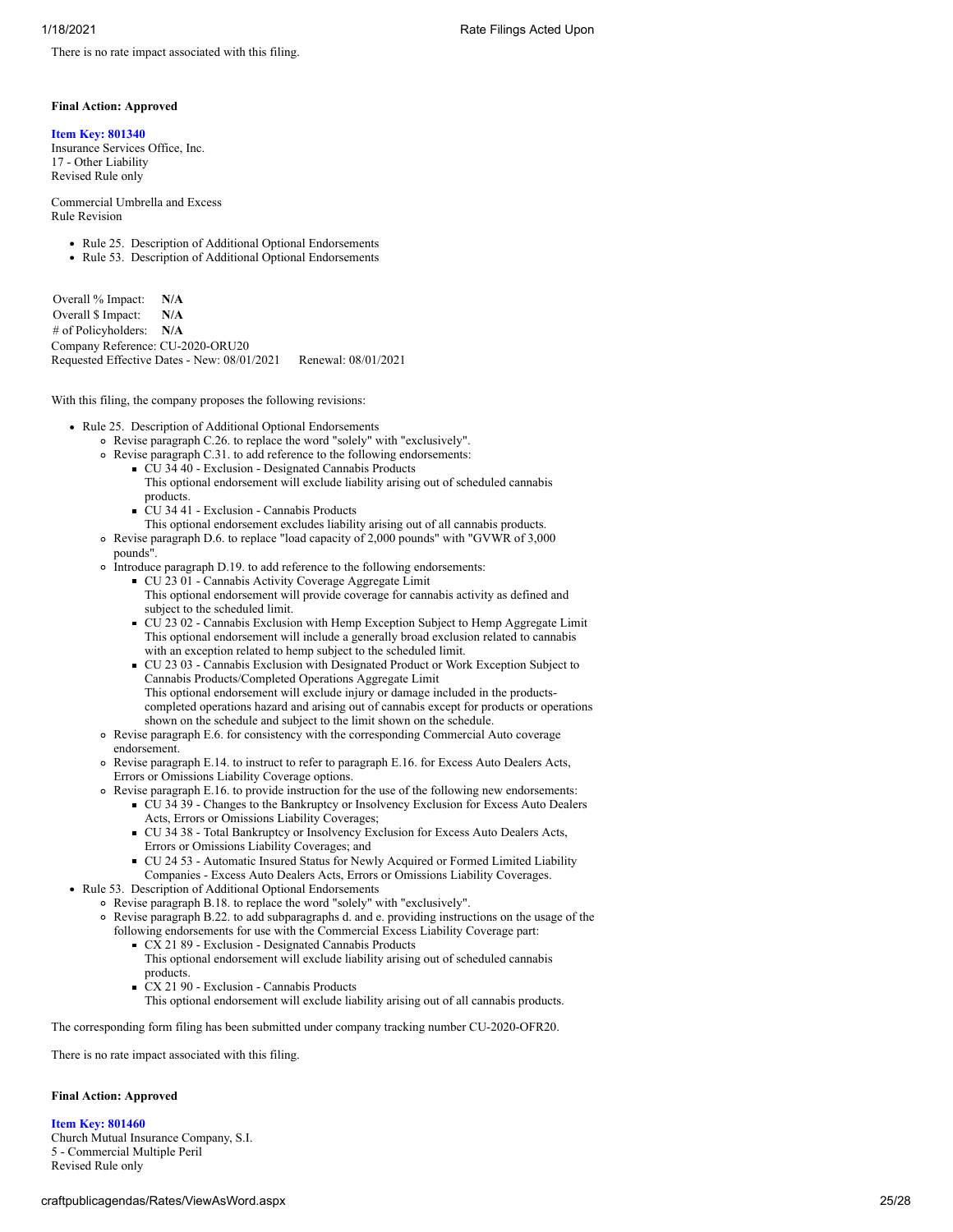Independent Commercial Package Institutional Program Rule Filing to be used in Conjunction with Declared Pandemic or Epidemic Endorsement, form A 554.6 Overall % Impact: **N/A** Overall \$ Impact: **N/A** # of Policyholders: **0** Company Reference: ICP-167 Requested Effective Dates - New: 02/01/2021 Renewal: 04/01/2021

The above-captioned company is introducing/revising the following manual rules to add the Exclusion - Declared Pandemic or Epidemic endorsement for the above-captioned program:

- $\bullet$  GR-11(LA)
	- Revising to add **A 299.6 Declared Pandemic or Epidemic Exclusion endorsement**
		- This optional endorsement excludes coverage for any claim arising out of a communicable disease declared as a pandemic or epidemic.
- $\cdot$  GR-16b (LA)
	- New general rule page listing declared pandemic or epidemic exclusion endorsements
		- **A 554.4, Exclusion Declared Pandemic or Epidemic Senior Living Facility Professional Liability**
			- **A 554.5, Exclusion Declared Pandemic or Epidemic Directors, Officers and Trustees Liability**
			- **A 554.6, Exclusion Declared Pandemic or Epidemic- Employment Practices Liability**
				- These optional endorsements excludes coverage for any claim arising out of a communicable disease declared as a pandemic or epidemic.

The company states that these rules have no rate impact.

The corresponding form(s) filing, LDI Form Filing No. 801330, Company Form Filing No. ICP-168, was approved effective February 1, 2021 for new business and April 1, 2021 for renewal business.

## **Final Action: Approved**

Contingent upon form(s) approval, LDI Form Filing No. 801330, Company Form Filing No. ICP-168.

## **Item Key: 801533**

BROTHERHOOD MUTUAL INSURANCE COMPANY 19 - Commercial Automobile Loss Cost Adoption

Commercial Automobile Loss Cost Adoption

- ISO Designations CA-2019-RRU19 and CA-2019-RLC19
- Rule 31.
- Rule 73.
- Rule 117.
- Rule 34.
- Rule B-1

Overall % Impact: **N/A** Overall \$ Impact: **N/A** # of Policyholders: **N/A** Company Reference: LA CA RR 2020 04 Requested Effective Dates - New: 03/01/2021 Renewal: 03/01/2021

The last rate revision to this program was the initial filing which was approved under LDI Item Key Number 387010 effective 5/1/2017.

With this filing, the company proposes to adopt the following Insurance Services Office, Inc. (ISO) designations:

| <b>ISO Designation</b> | LDI Item Key Number | <b>Effective Date Approved for ISO</b> |
|------------------------|---------------------|----------------------------------------|
| CA-2019-RLC19          | 770760              | 2/1/2021                               |
| CA-2019-RRU19          | 770756              | 2/1/2021                               |

The company is not proposing to revise the current Loss Cost Multipliers (LCM) which are as follows:

| Coverage                     | <b>LCM</b> |
|------------------------------|------------|
| Comprehensive                | 1.675      |
| Liability                    | 0.643      |
| <b>Medical Payments</b>      | 0.987      |
| <b>Other Physical Damage</b> | 1.626      |
| <b>Uninsured Motorists</b>   | 1.160      |
| Collision                    | 1.252      |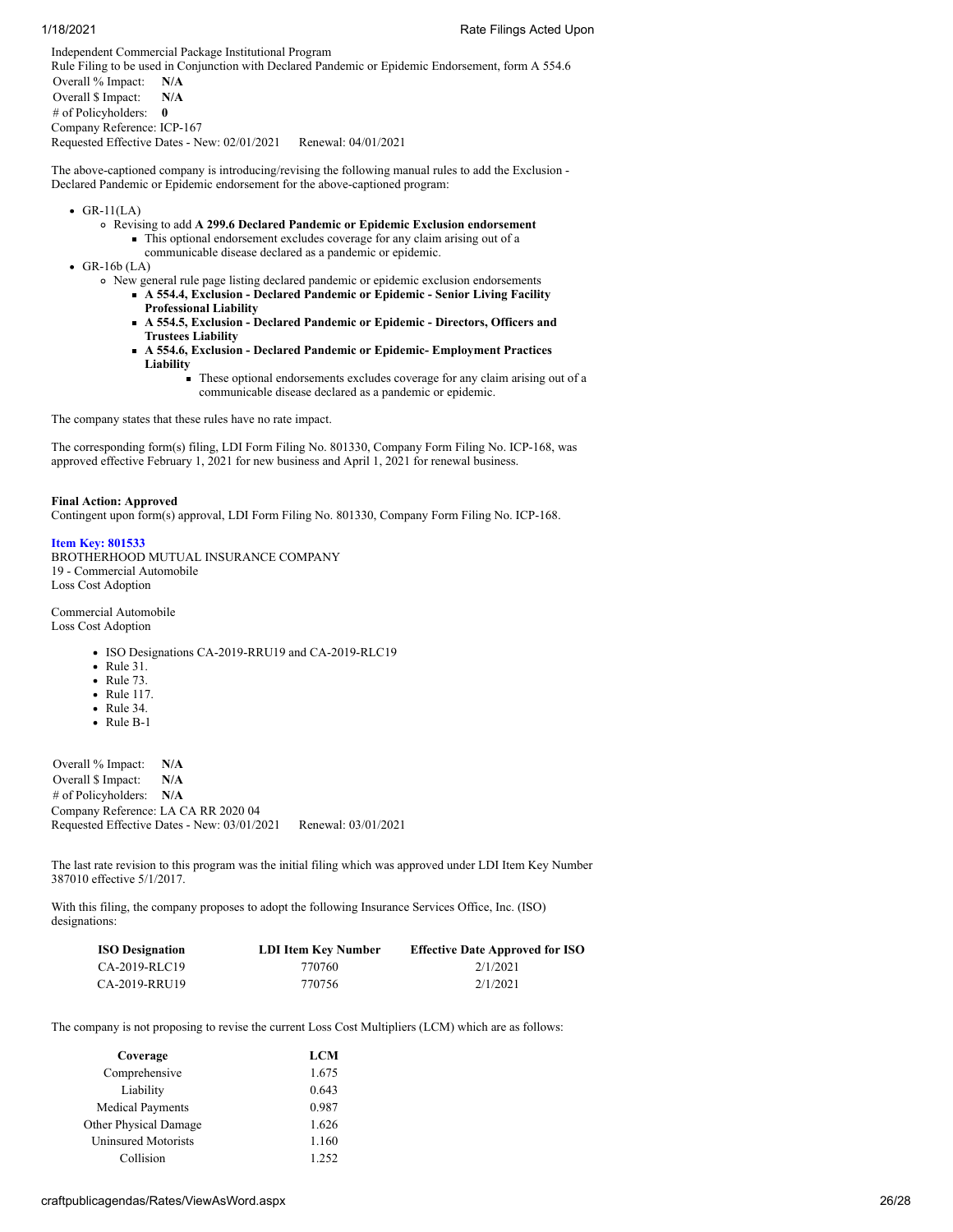The company is also proposing the following rule revisions to line up with the ISO Multistate manual:

- Edit Rule 31;
- Remove Rule 34;
- Revise Rule 73;
- Introduce Rule 117; and
- Remove Rule B1.

There is no rate impact associated with this filing.

\*\*This filing is a resubmission of company tracking number LA CA RR 2020 03, LDI Item Key Number 799524, which was disapproved as the company did not adequately respond to the LDI's objection letters.

# **Final Action: Approved**

# **Item Key: 801553**

National Union Fire Insurance Company of Pittsburgh, PA 5 - Commercial Multiple Peril Revised Rule only Commercial Package VFIS Emergency Service Organization Program Rule Filing to be used in Conjunction with Amendment to Pollution Exclusion - Class B Firefighting Foam, Form VGL213 (03-2021) Overall % Impact: **N/A** Overall \$ Impact: **N/A** # of Policyholders: **0** Company Reference: AIG-20-CMP-18-R Requested Effective Dates - New: 03/01/2021 Renewal: 03/01/2021

The above-captioned company is introducing the following rule to be used in conjunction with Amendment to Pollution Exclusion - Class B Firefighting Foam, Form VGL213 (03-2021) for the above-captioned program:

• General Liability

Amendment to Pollution Exclusion - Class B Firefighting Foam, Form VGL213 (03-2021) This endorsement is used with risks that have a firefighting exposure.

The requested rule require approval of companion form(s), LDI Form Filing No. 801595, Company Form Filing No. AIG-20-CMP-18-F. **Final Action: Approved**

Contingent upon form(s) approval, LDI Form Filing No. 801595, Company Form Filing No. AIG-20-CMP-18-F.

# **Item Key: 801583**

Intrepid Insurance Company 19 - Commercial Automobile Loss Cost Adoption

Commercial Automobile General Risk Program Loss Cost Adoption

- ISO Designations CA-2020-BRLB1 and CA-2015-ROCP1
- LCM Revisions
- Rule 222. Premium Development Other Than Zone-Rated Autos
- Rule 298. Deductible Insurance

Overall % Impact: **-0.955**<br>Overall \$ Impact: **\$-23** Overall \$ Impact: # of Policyholders: **1** Company Reference: IDI-CA-2020-5586-RARU-LA-44804 Requested Effective Dates - New: 09/01/2021 Renewal: 09/01/2021

The last rate revision to this program was +21.943% or \$192 which was approved under LDI Item Key Number 782104 effective 9/1/2020 for both new and renewal business.

With this filing, the company proposes to adopt the following Insurance Services Office, Inc. (ISO) designations:

| <b>ISO Designation</b> | LDI Item Key Number | <b>Effective Date Approved for ISO</b> |
|------------------------|---------------------|----------------------------------------|
| CA-2020-BRLB1          | 778280              | 11/1/2020                              |
| CA-2015-ROCP1          | 382645              | N/A                                    |

The company is proposing to revise the current Loss Cost Multipliers (LCM) as follows:

**Coverage Current LCM Proposed LCM**